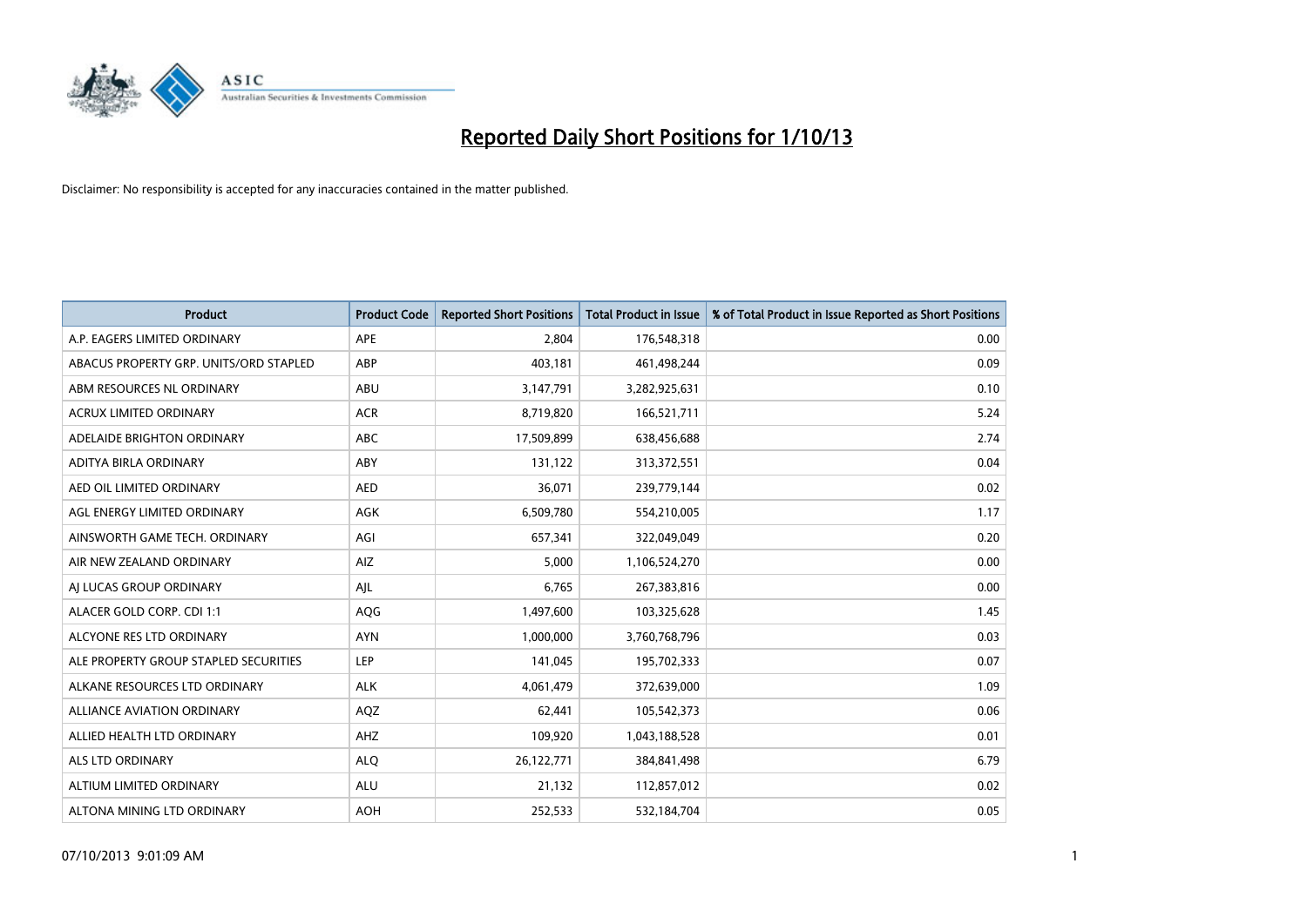

| <b>Product</b>                          | <b>Product Code</b> | <b>Reported Short Positions</b> | <b>Total Product in Issue</b> | % of Total Product in Issue Reported as Short Positions |
|-----------------------------------------|---------------------|---------------------------------|-------------------------------|---------------------------------------------------------|
| ALUMINA LIMITED ORDINARY                | <b>AWC</b>          | 178,403,193                     | 2,806,225,615                 | 6.36                                                    |
| AMALGAMATED HOLDINGS ORDINARY           | AHD                 | 38,013                          | 157,806,992                   | 0.02                                                    |
| AMCOM TELECOMM, ORDINARY                | AMM                 | 646,341                         | 244,557,101                   | 0.26                                                    |
| AMCOR LIMITED ORDINARY                  | AMC                 | 3,811,175                       | 1,206,684,923                 | 0.32                                                    |
| AMP LIMITED ORDINARY                    | AMP                 | 15,996,353                      | 2,944,564,649                 | 0.54                                                    |
| AMPELLA MINING ORDINARY                 | AMX                 | 365,381                         | 248,000,493                   | 0.15                                                    |
| ANGLOGOLD ASHANTI CDI 5:1               | AGG                 | 9                               | 89,207,765                    | 0.00                                                    |
| ANSELL LIMITED ORDINARY                 | <b>ANN</b>          | 8,784,988                       | 130,617,963                   | 6.73                                                    |
| ANTARES ENERGY LTD ORDINARY             | <b>AZZ</b>          | 290,043                         | 255,000,000                   | 0.11                                                    |
| ANZ BANKING GRP LTD ORDINARY            | ANZ                 | 8,847,152                       | 2,743,655,310                 | 0.32                                                    |
| APA GROUP STAPLED SECURITIES            | APA                 | 10,158,116                      | 835,750,807                   | 1.22                                                    |
| APN NEWS & MEDIA ORDINARY               | <b>APN</b>          | 16,209,334                      | 661,526,586                   | 2.45                                                    |
| AQUARIUS PLATINUM. ORDINARY             | <b>AOP</b>          | 6,744,879                       | 486,851,336                   | 1.39                                                    |
| AOUILA RESOURCES ORDINARY               | <b>AQA</b>          | 14,613,225                      | 411,804,442                   | 3.55                                                    |
| ARAFURA RESOURCE LTD ORDINARY           | ARU                 | 8,367                           | 441,270,644                   | 0.00                                                    |
| ARB CORPORATION ORDINARY                | <b>ARP</b>          | 888,440                         | 72,481,302                    | 1.23                                                    |
| ARDENT LEISURE GROUP STAPLED SECURITIES | AAD                 | 3,017,898                       | 404,994,420                   | 0.75                                                    |
| ARISTOCRAT LEISURE ORDINARY             | ALL                 | 7,620,068                       | 551,418,047                   | 1.38                                                    |
| ARRIUM LTD ORDINARY                     | ARI                 | 30,602,018                      | 1,355,433,903                 | 2.26                                                    |
| ASCIANO LIMITED ORDINARY                | <b>AIO</b>          | 15,399,850                      | 975,385,664                   | 1.58                                                    |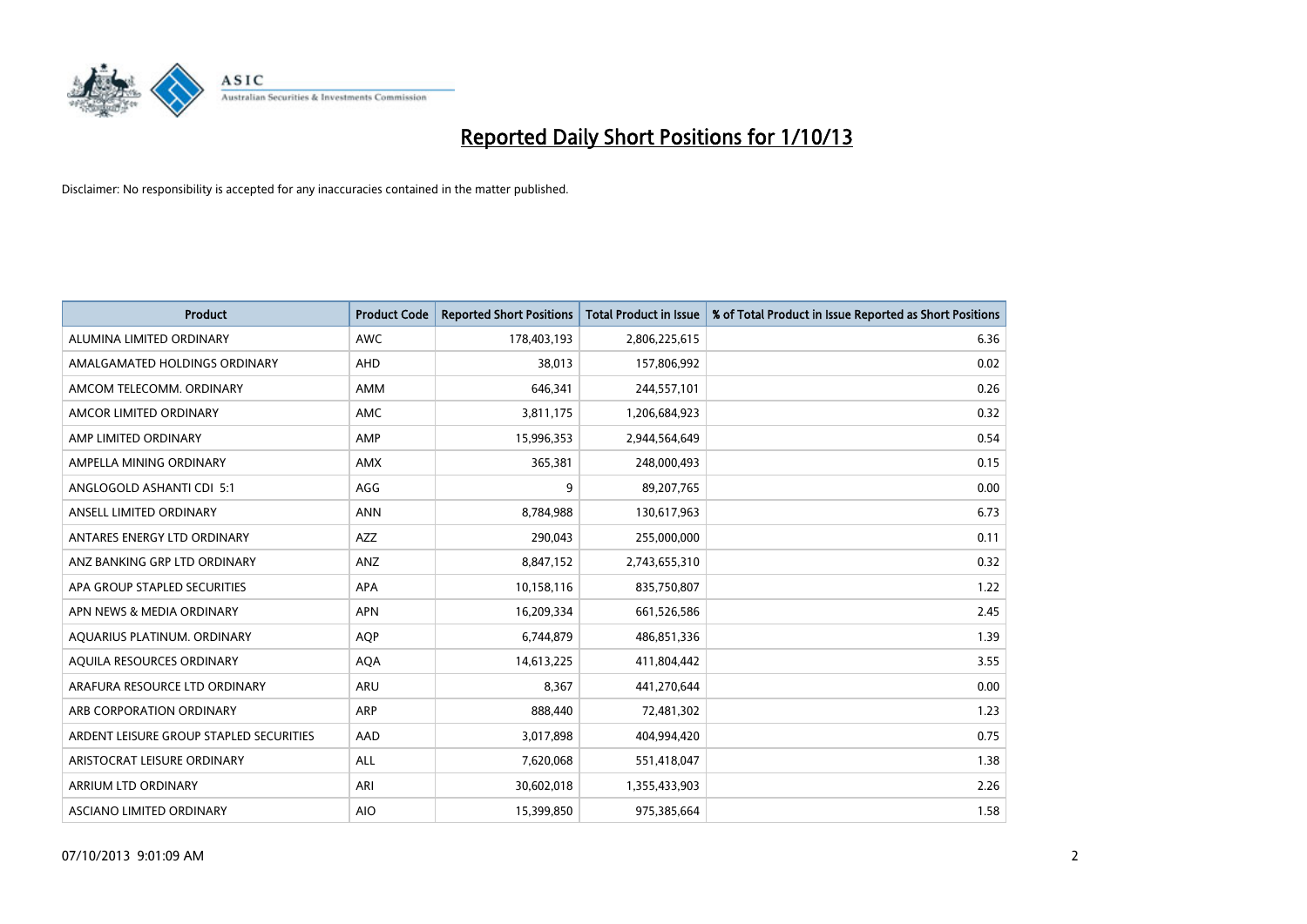

| <b>Product</b>                            | <b>Product Code</b> | <b>Reported Short Positions</b> | <b>Total Product in Issue</b> | % of Total Product in Issue Reported as Short Positions |
|-------------------------------------------|---------------------|---------------------------------|-------------------------------|---------------------------------------------------------|
| ASG GROUP LIMITED ORDINARY                | ASZ                 | 1,494,131                       | 206,720,839                   | 0.72                                                    |
| ASPEN GROUP ORD/UNITS STAPLED             | APZ                 | 393,422                         | 1,198,480,019                 | 0.03                                                    |
| ASTRO JAP PROP GROUP STAPLED US PROHIBIT. | AJA                 | 23,362                          | 67,211,752                    | 0.03                                                    |
| ASX LIMITED ORDINARY                      | ASX                 | 2,258,647                       | 193,595,162                   | 1.17                                                    |
| ATLANTIC LIMITED ORDINARY                 | ATI                 | 50,000                          | 154,757,339                   | 0.03                                                    |
| ATLAS IRON LIMITED ORDINARY               | AGO                 | 43,034,822                      | 915,416,159                   | 4.70                                                    |
| AUCKLAND INTERNATION ORDINARY             | AIA                 | 185,979                         | 1,322,564,489                 | 0.01                                                    |
| AURIZON HOLDINGS LTD ORDINARY             | AZJ                 | 2,700,357                       | 2,137,284,503                 | 0.13                                                    |
| <b>AURORA OIL &amp; GAS ORDINARY</b>      | <b>AUT</b>          | 7,439,482                       | 448,785,778                   | 1.66                                                    |
| AUSDRILL LIMITED ORDINARY                 | <b>ASL</b>          | 15,497,380                      | 312,277,224                   | 4.96                                                    |
| AUSENCO LIMITED ORDINARY                  | AAX                 | 1,135,386                       | 123,527,574                   | 0.92                                                    |
| AUST VINTAGE LTD ORDINARY                 | <b>AVG</b>          | 475,000                         | 194,532,692                   | 0.24                                                    |
| AUSTAL LIMITED ORDINARY                   | ASB                 | 694,963                         | 346,007,639                   | 0.20                                                    |
| AUSTBROKERS HOLDINGS ORDINARY             | <b>AUB</b>          | 24,497                          | 58,271,735                    | 0.04                                                    |
| AUSTIN ENGINEERING ORDINARY               | ANG                 | 376,382                         | 73,164,403                    | 0.51                                                    |
| AUSTRALAND PROPERTY STAPLED SECURITY      | <b>ALZ</b>          | 1,289,753                       | 578,324,670                   | 0.22                                                    |
| AUSTRALIAN AGRICULT. ORDINARY             | AAC                 | 3,879,449                       | 413,909,874                   | 0.94                                                    |
| AUSTRALIAN EDUCATION UNITS                | <b>AEU</b>          | 2,179                           | 175,465,397                   | 0.00                                                    |
| AUSTRALIAN INFR LTD ORDINARY              | <b>AIX</b>          | 302,560                         | 620,733,944                   | 0.05                                                    |
| AUSTRALIAN PHARM. ORDINARY                | API                 | 1,256,247                       | 488,115,883                   | 0.26                                                    |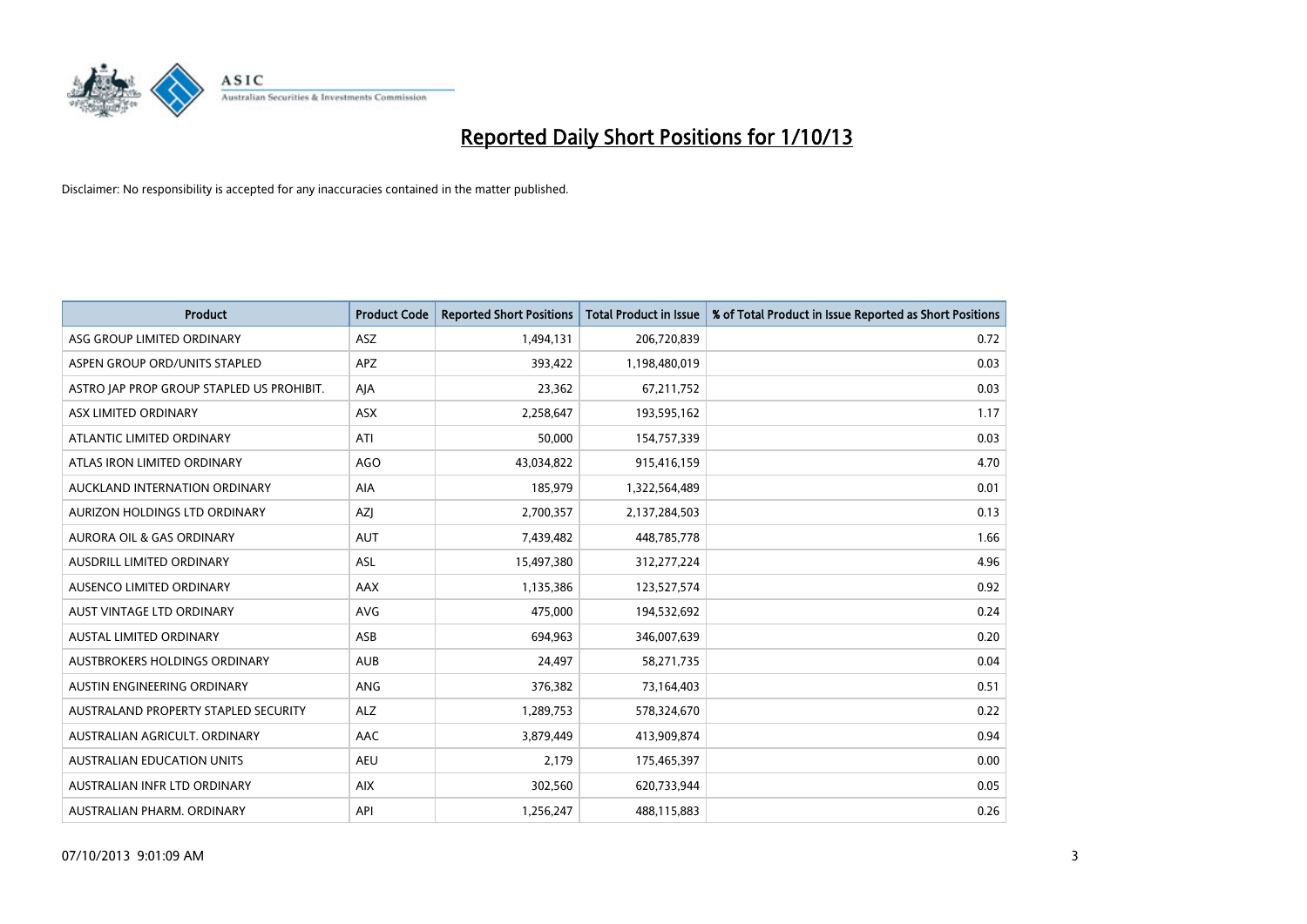

| <b>Product</b>                         | <b>Product Code</b> | <b>Reported Short Positions</b> | <b>Total Product in Issue</b> | % of Total Product in Issue Reported as Short Positions |
|----------------------------------------|---------------------|---------------------------------|-------------------------------|---------------------------------------------------------|
| AUTOMOTIVE HOLDINGS ORDINARY           | AHE                 | 201,310                         | 260,579,682                   | 0.08                                                    |
| AVANCO RESOURCES LTD ORDINARY          | AVB                 | 100,000                         | 1,113,993,968                 | 0.01                                                    |
| AVIENNINGS LIMITED ORDINARY            | <b>AVJ</b>          | 69,999                          | 384,423,851                   | 0.02                                                    |
| AWE LIMITED ORDINARY                   | <b>AWE</b>          | 1,008,002                       | 522,116,985                   | 0.19                                                    |
| <b>BANDANNA ENERGY ORDINARY</b>        | <b>BND</b>          | 18,850,211                      | 528,481,199                   | 3.57                                                    |
| BANK OF QUEENSLAND. ORDINARY           | <b>BOO</b>          | 7,977,926                       | 319,809,993                   | 2.49                                                    |
| <b>BASE RES LIMITED ORDINARY</b>       | <b>BSE</b>          | 4,665,660                       | 561,840,029                   | 0.83                                                    |
| BATHURST RES NZ LTD ORDINARY           | <b>BRL</b>          | 21,290,982                      | 810,635,097                   | 2.63                                                    |
| BEACH ENERGY LIMITED ORDINARY          | <b>BPT</b>          | 21,961,519                      | 1,277,533,962                 | 1.72                                                    |
| BEADELL RESOURCE LTD ORDINARY          | <b>BDR</b>          | 48,602,542                      | 788,277,280                   | 6.17                                                    |
| BEGA CHEESE LTD ORDINARY               | <b>BGA</b>          | 655,860                         | 151,866,050                   | 0.43                                                    |
| BENDIGO AND ADELAIDE ORDINARY          | <b>BEN</b>          | 12,716,378                      | 407,229,525                   | 3.12                                                    |
| BERKELEY RESOURCES ORDINARY            | <b>BKY</b>          | 708,283                         | 179,393,323                   | 0.39                                                    |
| <b>BHP BILLITON LIMITED ORDINARY</b>   | <b>BHP</b>          | 6,182,267                       | 3,211,691,105                 | 0.19                                                    |
| <b>BILLABONG ORDINARY</b>              | <b>BBG</b>          | 18,975,227                      | 478,944,292                   | 3.96                                                    |
| <b>BIONOMICS LIMITED ORDINARY</b>      | <b>BNO</b>          | 204,136                         | 411,765,250                   | 0.05                                                    |
| <b>BLACKMORES LIMITED ORDINARY</b>     | <b>BKL</b>          | 6,082                           | 16,973,764                    | 0.04                                                    |
| BLACKTHORN RESOURCES ORD US PROHIBITED | <b>BTR</b>          | 525,801                         | 164,285,950                   | 0.32                                                    |
| <b>BLUESCOPE STEEL LTD ORDINARY</b>    | <b>BSL</b>          | 11,268,728                      | 558,733,728                   | 2.02                                                    |
| <b>BOART LONGYEAR ORDINARY</b>         | <b>BLY</b>          | 45,855,449                      | 461,163,412                   | 9.94                                                    |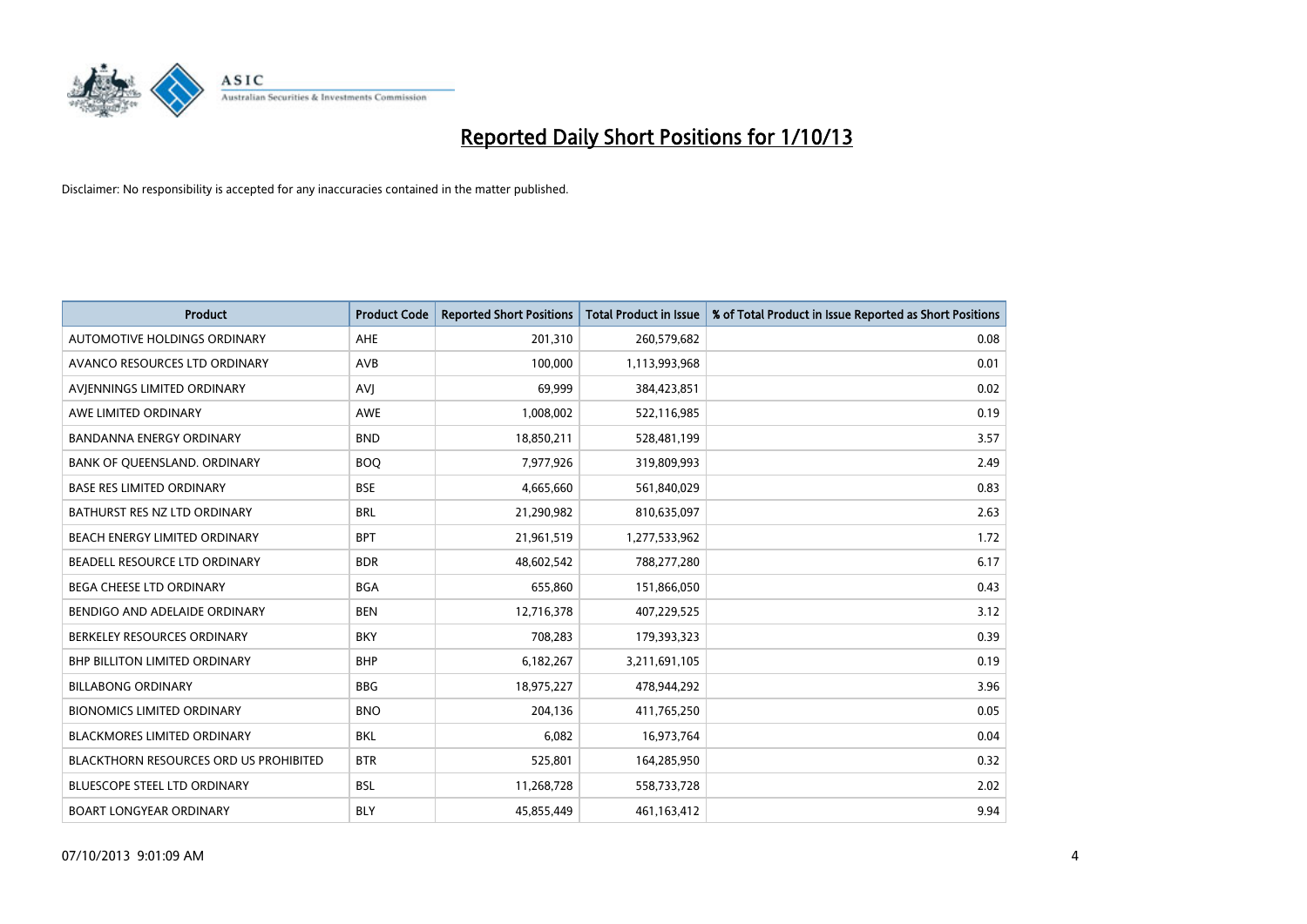

| <b>Product</b>                       | <b>Product Code</b> | <b>Reported Short Positions</b> | <b>Total Product in Issue</b> | % of Total Product in Issue Reported as Short Positions |
|--------------------------------------|---------------------|---------------------------------|-------------------------------|---------------------------------------------------------|
| <b>BOOM LOGISTICS ORDINARY</b>       | <b>BOL</b>          | 99,999                          | 470,598,576                   | 0.02                                                    |
| BORAL LIMITED, ORDINARY              | <b>BLD</b>          | 64,568,388                      | 778,739,826                   | 8.29                                                    |
| <b>BRADKEN LIMITED ORDINARY</b>      | <b>BKN</b>          | 14,234,485                      | 169,240,662                   | 8.41                                                    |
| <b>BRAMBLES LIMITED ORDINARY</b>     | <b>BXB</b>          | 2,197,896                       | 1,558,718,333                 | 0.14                                                    |
| <b>BREVILLE GROUP LTD ORDINARY</b>   | <b>BRG</b>          | 3,453,456                       | 130,095,322                   | 2.65                                                    |
| <b>BRICKWORKS LIMITED ORDINARY</b>   | <b>BKW</b>          | 91,403                          | 148,038,996                   | 0.06                                                    |
| <b>BROCKMAN MINING LTD ORDINARY</b>  | <b>BCK</b>          | 181,990                         | 7,894,482,131                 | 0.00                                                    |
| <b>BUCCANEER ENERGY LTD ORDINARY</b> | <b>BCC</b>          | 91,557                          | 2,398,671,956                 | 0.00                                                    |
| <b>BURU ENERGY ORDINARY</b>          | <b>BRU</b>          | 11,946,795                      | 298,365,707                   | 4.00                                                    |
| <b>BWP TRUST ORDINARY UNITS</b>      | <b>BWP</b>          | 6,849,661                       | 627,165,919                   | 1.09                                                    |
| CABCHARGE AUSTRALIA ORDINARY         | CAB                 | 13,334,680                      | 120,430,683                   | 11.07                                                   |
| <b>CALTEX AUSTRALIA ORDINARY</b>     | <b>CTX</b>          | 1,712,204                       | 270,000,000                   | 0.63                                                    |
| CAPE LAMBERT RES LTD ORDINARY        | <b>CFE</b>          | 19,764                          | 676,191,942                   | 0.00                                                    |
| CAPITOL HEALTH ORDINARY              | CAJ                 | 89,200                          | 430,432,121                   | 0.02                                                    |
| CARABELLA RES LTD ORDINARY           | <b>CLR</b>          | 100,000                         | 152,361,547                   | 0.07                                                    |
| <b>CARBON ENERGY ORDINARY</b>        | <b>CNX</b>          | 120,261                         | 975,168,303                   | 0.01                                                    |
| CARDNO LIMITED ORDINARY              | CDD                 | 9,786,634                       | 144,126,327                   | 6.79                                                    |
| CARNARVON PETROLEUM ORDINARY         | <b>CVN</b>          | 39,246                          | 934,109,501                   | 0.00                                                    |
| CARSALES.COM LTD ORDINARY            | <b>CRZ</b>          | 2,566,419                       | 237,513,965                   | 1.08                                                    |
| CASH CONVERTERS ORDINARY             | CCV                 | 4,733,995                       | 423,861,025                   | 1.12                                                    |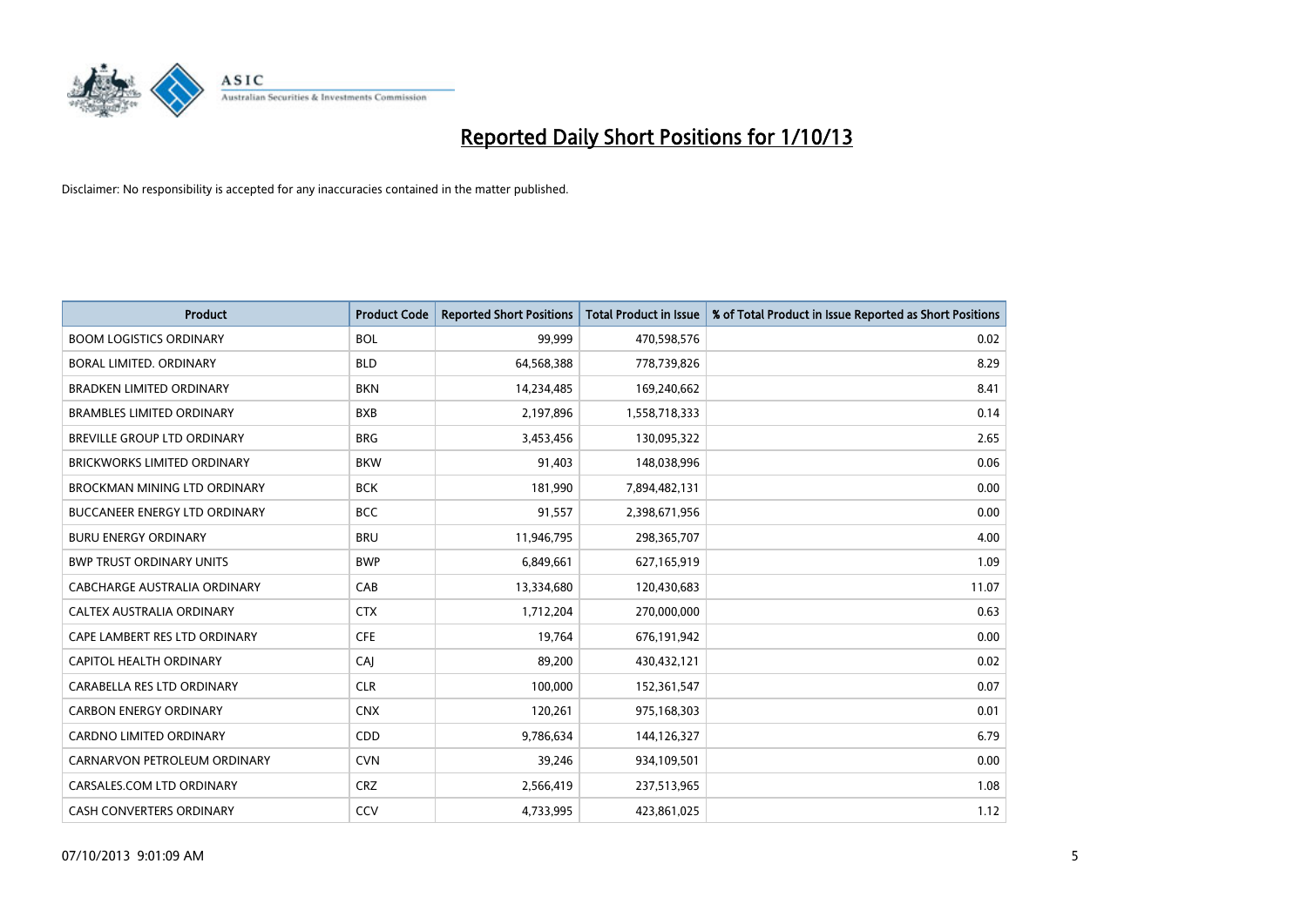

| <b>Product</b>                          | <b>Product Code</b> | <b>Reported Short Positions</b> | <b>Total Product in Issue</b> | % of Total Product in Issue Reported as Short Positions |
|-----------------------------------------|---------------------|---------------------------------|-------------------------------|---------------------------------------------------------|
| CEDAR WOODS PROP. ORDINARY              | <b>CWP</b>          | 431,682                         | 73,359,551                    | 0.59                                                    |
| CENTRAL PETROLEUM DEFERRED SETTLEMENT   | <b>CTPDA</b>        | 225,013                         | 309,215,769                   | 0.07                                                    |
| <b>CERAMIC FUEL CELLS ORDINARY</b>      | <b>CFU</b>          | 991,102                         | 1,591,941,620                 | 0.06                                                    |
| CFS RETAIL TRUST GRP STAPLED SECURITIES | <b>CFX</b>          | 53,906,275                      | 2,858,286,690                 | 1.89                                                    |
| <b>CHALICE GOLD MINES ORDINARY</b>      | <b>CHN</b>          | 50,000                          | 251,230,886                   | 0.02                                                    |
| CHALLENGER DIV.PRO. STAPLED UNITS       | <b>CDI</b>          | 53,662                          | 214,101,013                   | 0.03                                                    |
| <b>CHALLENGER LIMITED ORDINARY</b>      | <b>CGF</b>          | 3,993,789                       | 530,862,585                   | 0.75                                                    |
| CHARTER HALL GROUP STAPLED US PROHIBIT. | <b>CHC</b>          | 227,943                         | 309,018,843                   | 0.07                                                    |
| <b>CHARTER HALL RETAIL UNITS</b>        | <b>COR</b>          | 8,501,981                       | 341,843,880                   | 2.49                                                    |
| <b>CHORUS LIMITED ORDINARY</b>          | <b>CNU</b>          | 605,354                         | 389,299,049                   | 0.16                                                    |
| CITIGOLD CORP LTD ORDINARY              | <b>CTO</b>          | 153,427                         | 1,352,907,765                 | 0.01                                                    |
| <b>CLOUGH LIMITED ORDINARY</b>          | <b>CLO</b>          | 529,578                         | 777,203,039                   | 0.07                                                    |
| COAL OF AFRICA LTD ORDINARY             | <b>CZA</b>          | 10,426                          | 1,048,368,613                 | 0.00                                                    |
| <b>COALSPUR MINES LTD ORDINARY</b>      | <b>CPL</b>          | 8,791,382                       | 641,394,435                   | 1.37                                                    |
| COCA-COLA AMATIL ORDINARY               | <b>CCL</b>          | 18,141,484                      | 763,590,249                   | 2.38                                                    |
| COCHLEAR LIMITED ORDINARY               | <b>COH</b>          | 9,045,475                       | 57,040,932                    | 15.86                                                   |
| COCKATOO COAL ORDINARY                  | COK                 | 9,065,033                       | 886,294,158                   | 1.02                                                    |
| <b>CODAN LIMITED ORDINARY</b>           | <b>CDA</b>          | 1,206,291                       | 176,926,104                   | 0.68                                                    |
| <b>COFFEY INTERNATIONAL ORDINARY</b>    | <b>COF</b>          | 41,002                          | 255,833,165                   | 0.02                                                    |
| <b>COKAL LTD ORDINARY</b>               | <b>CKA</b>          | 296,399                         | 455,421,892                   | 0.07                                                    |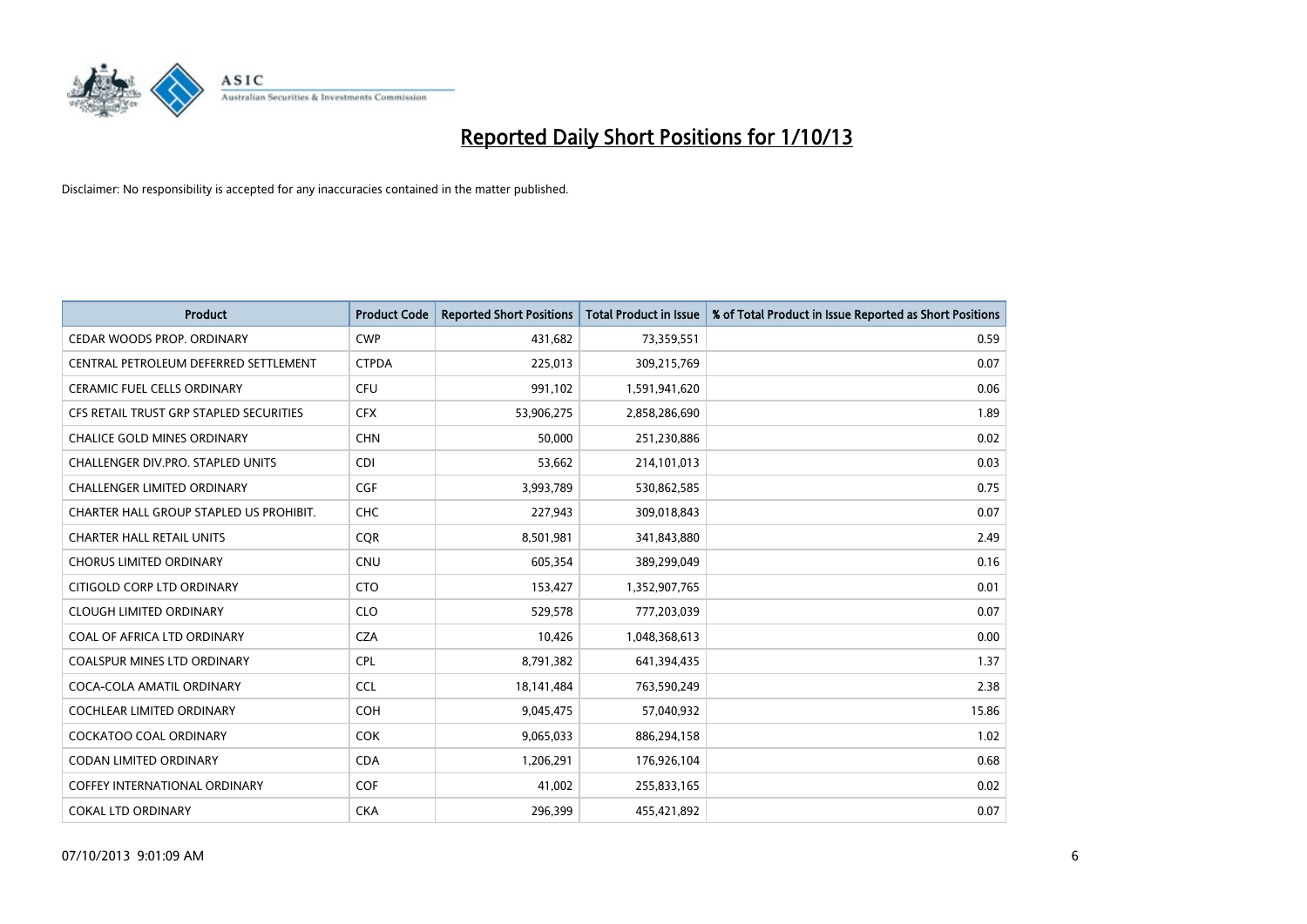

| <b>Product</b>                          | <b>Product Code</b> | <b>Reported Short Positions</b> | <b>Total Product in Issue</b> | % of Total Product in Issue Reported as Short Positions |
|-----------------------------------------|---------------------|---------------------------------|-------------------------------|---------------------------------------------------------|
| <b>COLLECTION HOUSE ORDINARY</b>        | <b>CLH</b>          | 1,414,167                       | 123,907,720                   | 1.14                                                    |
| <b>COLLINS FOODS LTD ORDINARY</b>       | <b>CKF</b>          | 1,528                           | 93,000,003                    | 0.00                                                    |
| <b>COMET RIDGE LIMITED ORDINARY</b>     | <b>COI</b>          | 890                             | 458,068,746                   | 0.00                                                    |
| COMMONWEALTH BANK, ORDINARY             | <b>CBA</b>          | 6,346,574                       | 1,611,928,836                 | 0.39                                                    |
| COMMONWEALTH PROP ORDINARY UNITS        | <b>CPA</b>          | 33,501,569                      | 2,347,003,413                 | 1.43                                                    |
| <b>COMPASS RESOURCES ORDINARY</b>       | <b>CMR</b>          | 7,472                           | 1,403,744,100                 | 0.00                                                    |
| <b>COMPUTERSHARE LTD ORDINARY</b>       | <b>CPU</b>          | 12,091,429                      | 556,203,079                   | 2.17                                                    |
| COOPER ENERGY LTD ORDINARY              | <b>COE</b>          | 28,807                          | 329,099,922                   | 0.01                                                    |
| <b>CORP TRAVEL LIMITED ORDINARY</b>     | <b>CTD</b>          | 246,760                         | 78,246,245                    | 0.32                                                    |
| <b>CREDIT CORP GROUP ORDINARY</b>       | <b>CCP</b>          | 18,144                          | 46,131,882                    | 0.04                                                    |
| <b>CROMWELL PROP STAPLED SECURITIES</b> | <b>CMW</b>          | 14,635,388                      | 1,719,157,262                 | 0.85                                                    |
| <b>CROWE HORWATH AUS ORDINARY</b>       | <b>CRH</b>          | 1,405,503                       | 269,665,096                   | 0.52                                                    |
| <b>CROWN LIMITED ORDINARY</b>           | <b>CWN</b>          | 3,520,179                       | 728,394,185                   | 0.48                                                    |
| <b>CSG LIMITED ORDINARY</b>             | CSV                 | 407,543                         | 278,973,075                   | 0.15                                                    |
| <b>CSL LIMITED ORDINARY</b>             | <b>CSL</b>          | 353,622                         | 487, 165, 144                 | 0.07                                                    |
| <b>CSR LIMITED ORDINARY</b>             | <b>CSR</b>          | 34,908,312                      | 506,000,315                   | 6.90                                                    |
| <b>CUDECO LIMITED ORDINARY</b>          | CDU                 | 8,836,268                       | 205,017,174                   | 4.31                                                    |
| DART ENERGY LTD ORDINARY                | <b>DTE</b>          | 7,044,740                       | 1,010,608,214                 | 0.70                                                    |
| DATA#3 LIMITED ORDINARY                 | <b>DTL</b>          | 68,297                          | 153,974,950                   | 0.04                                                    |
| DAVID JONES LIMITED ORDINARY            | <b>DJS</b>          | 59,351,770                      | 535,002,401                   | 11.09                                                   |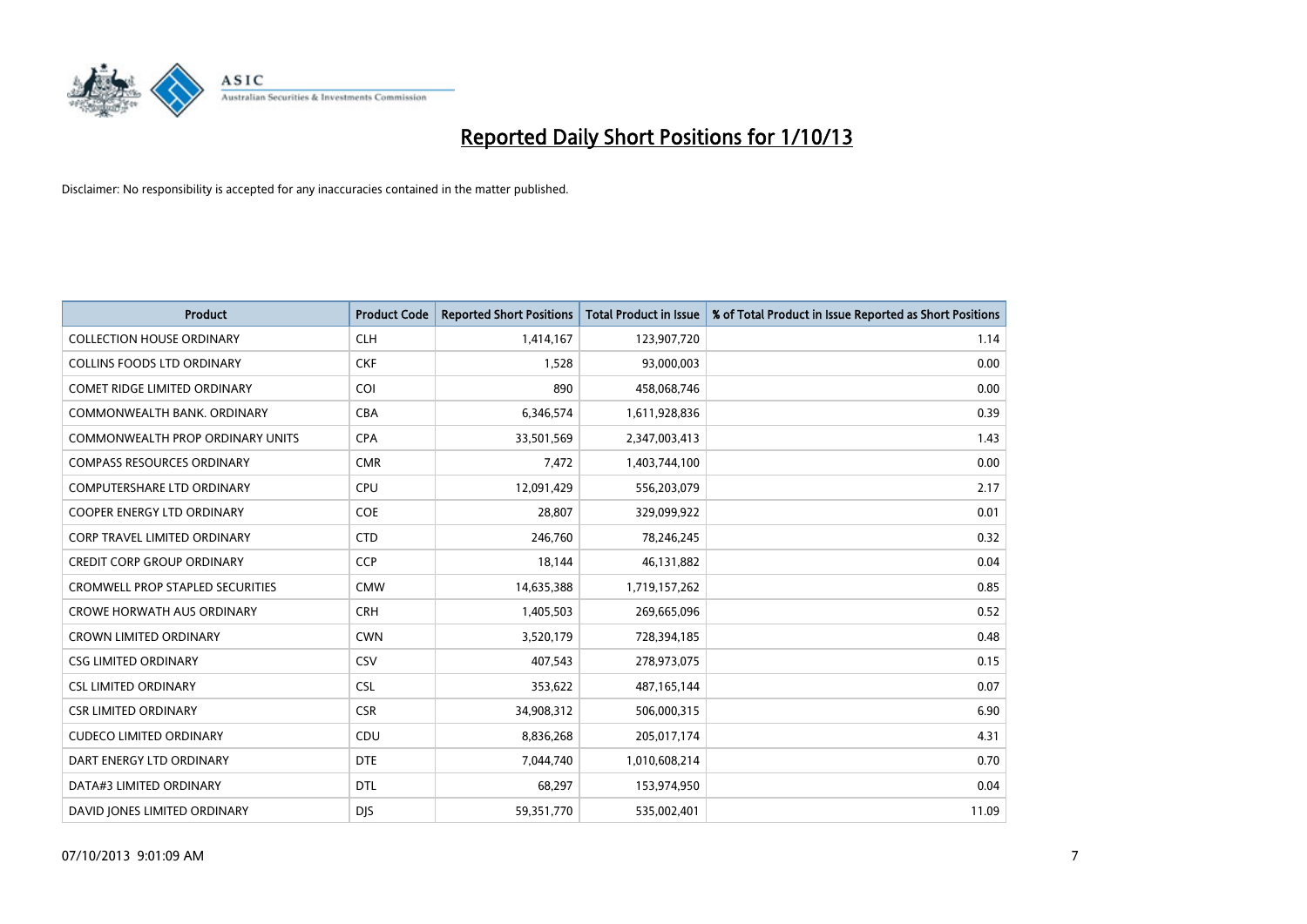

| <b>Product</b>                       | <b>Product Code</b> | <b>Reported Short Positions</b> | <b>Total Product in Issue</b> | % of Total Product in Issue Reported as Short Positions |
|--------------------------------------|---------------------|---------------------------------|-------------------------------|---------------------------------------------------------|
| <b>DECMIL GROUP LIMITED ORDINARY</b> | <b>DCG</b>          | 3,723,758                       | 168,657,794                   | 2.21                                                    |
| DEEP YELLOW LIMITED ORDINARY         | <b>DYL</b>          | 100,002                         | 1,562,794,247                 | 0.01                                                    |
| DEXUS PROPERTY GROUP STAPLED UNITS   | <b>DXS</b>          | 24,238,548                      | 4,673,157,562                 | 0.52                                                    |
| DISCOVERY METALS LTD ORDINARY        | <b>DML</b>          | 9,933,446                       | 560,034,418                   | 1.77                                                    |
| DOMINO PIZZA ENTERPR ORDINARY        | <b>DMP</b>          | 333,088                         | 85,855,713                    | 0.39                                                    |
| DOWNER EDI LIMITED ORDINARY          | <b>DOW</b>          | 11,341,110                      | 434,734,970                   | 2.61                                                    |
| DRILLSEARCH ENERGY ORDINARY          | <b>DLS</b>          | 16,930,091                      | 429,665,895                   | 3.94                                                    |
| DUET GROUP STAPLED US PROHIBIT.      | <b>DUE</b>          | 8,620,723                       | 1,237,195,531                 | 0.70                                                    |
| DULUXGROUP LIMITED ORDINARY          | <b>DLX</b>          | 2,719,314                       | 377,019,430                   | 0.72                                                    |
| DWS LTD ORDINARY                     | <b>DWS</b>          | 462,728                         | 132,362,763                   | 0.35                                                    |
| ECHO ENTERTAINMENT ORDINARY          | <b>EGP</b>          | 6,247,904                       | 825,672,730                   | 0.76                                                    |
| ECHO RESOURCES ORDINARY              | EAR                 | 33,507                          | 94,981,768                    | 0.04                                                    |
| <b>ELDERS LIMITED ORDINARY</b>       | <b>ELD</b>          | 19,871,311                      | 455,013,329                   | 4.37                                                    |
| ELEMENTAL MINERALS ORDINARY          | ELM                 | 7,886                           | 303,263,391                   | 0.00                                                    |
| ELEMENTOS LIMITED ORDINARY           | <b>ELT</b>          | 16                              | 188,638,746                   | 0.00                                                    |
| <b>EMECO HOLDINGS ORDINARY</b>       | <b>EHL</b>          | 11,474,992                      | 599,675,707                   | 1.91                                                    |
| <b>ENDEAVOUR MIN CORP CDI 1:1</b>    | <b>EVR</b>          | 403,068                         | 94,057,031                    | 0.43                                                    |
| <b>ENERGY DEVELOPMENTS ORDINARY</b>  | <b>ENE</b>          | 570                             | 162,829,887                   | 0.00                                                    |
| <b>ENERGY RESOURCES ORDINARY 'A'</b> | <b>ERA</b>          | 8,804,876                       | 517,725,062                   | 1.70                                                    |
| <b>ENERGY WORLD CORPOR, ORDINARY</b> | <b>EWC</b>          | 30,804,781                      | 1,734,166,672                 | 1.78                                                    |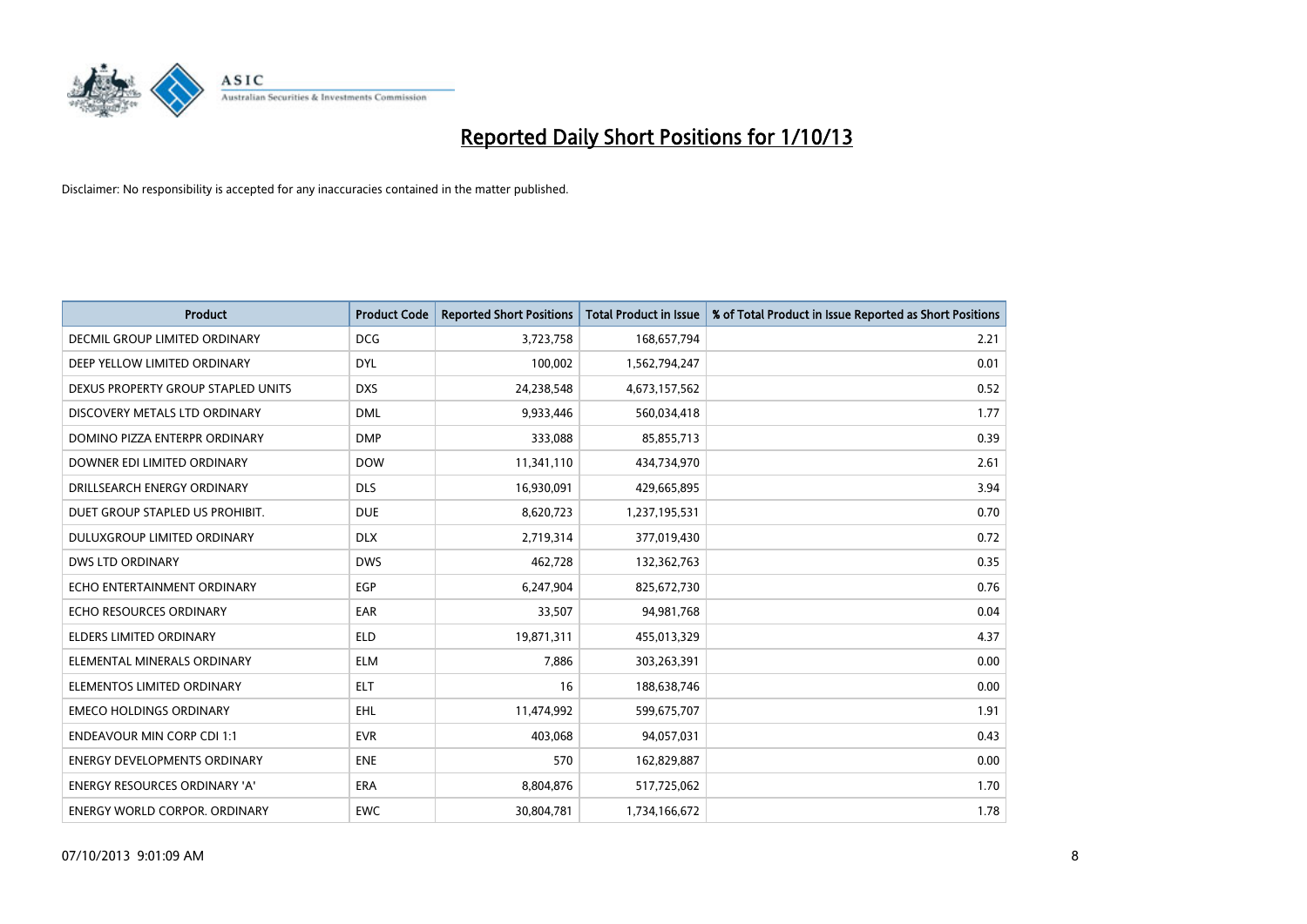

| <b>Product</b>                         | <b>Product Code</b> | <b>Reported Short Positions</b> | <b>Total Product in Issue</b> | % of Total Product in Issue Reported as Short Positions |
|----------------------------------------|---------------------|---------------------------------|-------------------------------|---------------------------------------------------------|
| <b>ENVESTRA LIMITED ORDINARY</b>       | <b>ENV</b>          | 4,885,411                       | 1,796,808,474                 | 0.27                                                    |
| EQUATORIAL RES LTD ORDINARY            | EQX                 | 8                               | 121,885,353                   | 0.00                                                    |
| ERM POWER LIMITED ORDINARY             | EPW                 | 87,355                          | 208,116,807                   | 0.04                                                    |
| <b>ERONGO ENERGY ORDINARY</b>          | <b>ERN</b>          | 25,000                          | 256,490,660                   | 0.01                                                    |
| ESERVGLOBAL LIMITED ORDINARY           | ESV                 | 7,742,244                       | 249,045,997                   | 3.11                                                    |
| ETHANE PIPELINE STAPLED SECURITIES     | <b>EPX</b>          | 10,000                          | 69,302,275                    | 0.01                                                    |
| EVOLUTION MINING LTD ORDINARY          | <b>EVN</b>          | 19,395,771                      | 708,652,367                   | 2.74                                                    |
| FAIRFAX MEDIA LTD ORDINARY             | <b>FXI</b>          | 260,890,100                     | 2,351,955,725                 | 11.09                                                   |
| <b>FAR LTD ORDINARY</b>                | <b>FAR</b>          | 25,210,293                      | 2,499,846,742                 | 1.01                                                    |
| FEDERATION CNTRES ORD/UNIT STAPLED SEC | <b>FDC</b>          | 3,884,196                       | 1,427,641,565                 | 0.27                                                    |
| FEORE LIMITED ORDINARY                 | <b>FEO</b>          | 33,000                          | 245,602,000                   | 0.01                                                    |
| <b>FINBAR GROUP LIMITED ORDINARY</b>   | <b>FRI</b>          | 20,714                          | 220,847,184                   | 0.01                                                    |
| FISHER & PAYKEL H. ORDINARY            | <b>FPH</b>          | 231,002                         | 546,830,296                   | 0.04                                                    |
| FKP PROPERTY GROUP STAPLED SECURITIES  | <b>FKP</b>          | 9,226,637                       | 321,578,705                   | 2.87                                                    |
| FLEETWOOD CORP ORDINARY                | <b>FWD</b>          | 2,576,553                       | 60,522,619                    | 4.26                                                    |
| FLETCHER BUILDING ORDINARY             | <b>FBU</b>          | 4,775,562                       | 686,096,427                   | 0.70                                                    |
| FLEXIGROUP LIMITED ORDINARY            | FXL                 | 76,711                          | 303,385,394                   | 0.03                                                    |
| <b>FLIGHT CENTRE ORDINARY</b>          | <b>FLT</b>          | 3,798,535                       | 100,523,468                   | 3.78                                                    |
| FLINDERS MINES LTD ORDINARY            | <b>FMS</b>          | 2,913,441                       | 1,824,843,676                 | 0.16                                                    |
| <b>FOCUS MINERALS LTD ORDINARY</b>     | <b>FML</b>          | 30,584,889                      | 9,137,375,877                 | 0.33                                                    |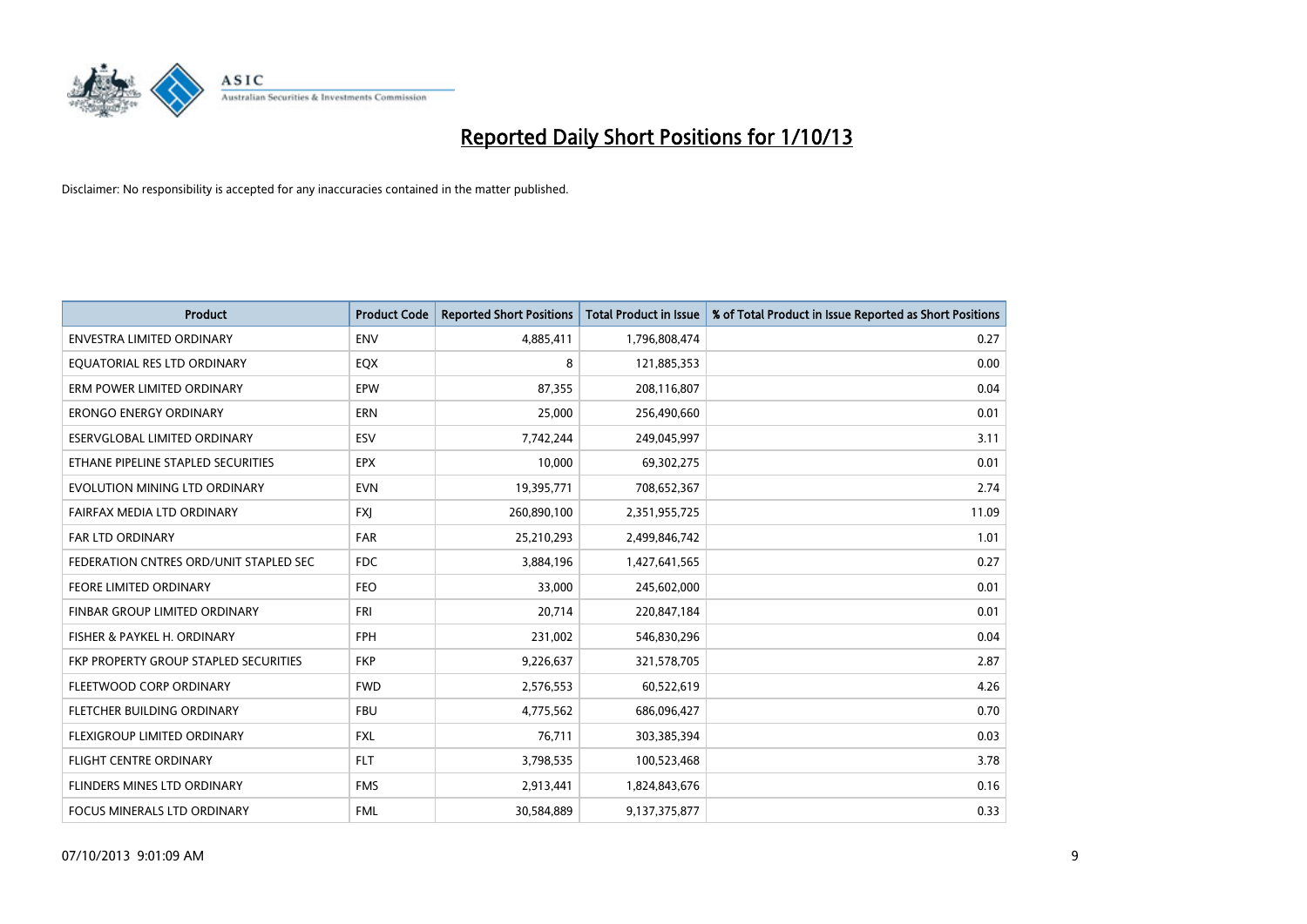

| <b>Product</b>                                   | <b>Product Code</b> | <b>Reported Short Positions</b> | <b>Total Product in Issue</b> | % of Total Product in Issue Reported as Short Positions |
|--------------------------------------------------|---------------------|---------------------------------|-------------------------------|---------------------------------------------------------|
| FONTERRA SHARE FUND ORDINARY UNITS               | <b>FSF</b>          | 10,659                          | 105,039,495                   | 0.01                                                    |
| FORGE GROUP LIMITED ORDINARY                     | <b>FGE</b>          | 1,447,113                       | 86,169,014                    | 1.68                                                    |
| FORTESCUE METALS GRP ORDINARY                    | <b>FMG</b>          | 195,695,866                     | 3,113,798,659                 | 6.28                                                    |
| <b>G.U.D. HOLDINGS ORDINARY</b>                  | GUD                 | 6,218,560                       | 71,341,319                    | 8.72                                                    |
| <b>G8 EDUCATION LIMITED ORDINARY</b>             | <b>GEM</b>          | 5,073,793                       | 273,390,260                   | 1.86                                                    |
| <b>GALAXY RESOURCES ORDINARY</b>                 | GXY                 | 9,485,234                       | 982,959,646                   | 0.96                                                    |
| <b>GENETIC TECHNOLOGIES ORDINARY</b>             | GTG                 | 155,610                         | 517,138,486                   | 0.03                                                    |
| <b>GEODYNAMICS LIMITED ORDINARY</b>              | GDY                 | 850                             | 406,452,608                   | 0.00                                                    |
| GI DYNAMICS, INC CDI US PROHIBITED               | GID                 | 6,915                           | 389,977,755                   | 0.00                                                    |
| <b>GINDALBIE METALS LTD ORDINARY</b>             | GBG                 | 52,393,436                      | 1,492,982,791                 | 3.51                                                    |
| <b>GLOBAL PETROLEUM ORDINARY</b>                 | GBP                 | 210,000                         | 199,444,787                   | 0.11                                                    |
| <b>GOODMAN FIELDER, ORDINARY</b>                 | <b>GFF</b>          | 40,234,541                      | 1,955,559,207                 | 2.06                                                    |
| <b>GOODMAN GROUP STAPLED</b>                     | GMG                 | 3,568,209                       | 1,718,698,949                 | 0.21                                                    |
| <b>GPT GROUP STAPLED SEC.</b>                    | <b>GPT</b>          | 7,299,767                       | 1,694,888,638                 | 0.43                                                    |
| <b>GRAINCORP LIMITED A CLASS ORDINARY</b>        | <b>GNC</b>          | 28,830                          | 228,855,628                   | 0.01                                                    |
| <b>GRANGE RESOURCES, ORDINARY</b>                | GRR                 | 5,473,130                       | 1,156,492,195                 | 0.47                                                    |
| <b>GREENLAND MIN EN LTD ORDINARY</b>             | GGG                 | 5,301,665                       | 572,720,096                   | 0.93                                                    |
| <b>GROWTHPOINT PROPERTY ORD/UNIT STAPLED SEC</b> | GOZ                 | 99,251                          | 414,229,412                   | 0.02                                                    |
| <b>GRYPHON MINERALS LTD ORDINARY</b>             | GRY                 | 7,155,016                       | 400,691,164                   | 1.79                                                    |
| <b>GUILDFORD COAL LTD ORDINARY</b>               | <b>GUF</b>          | 645,991                         | 635,046,899                   | 0.10                                                    |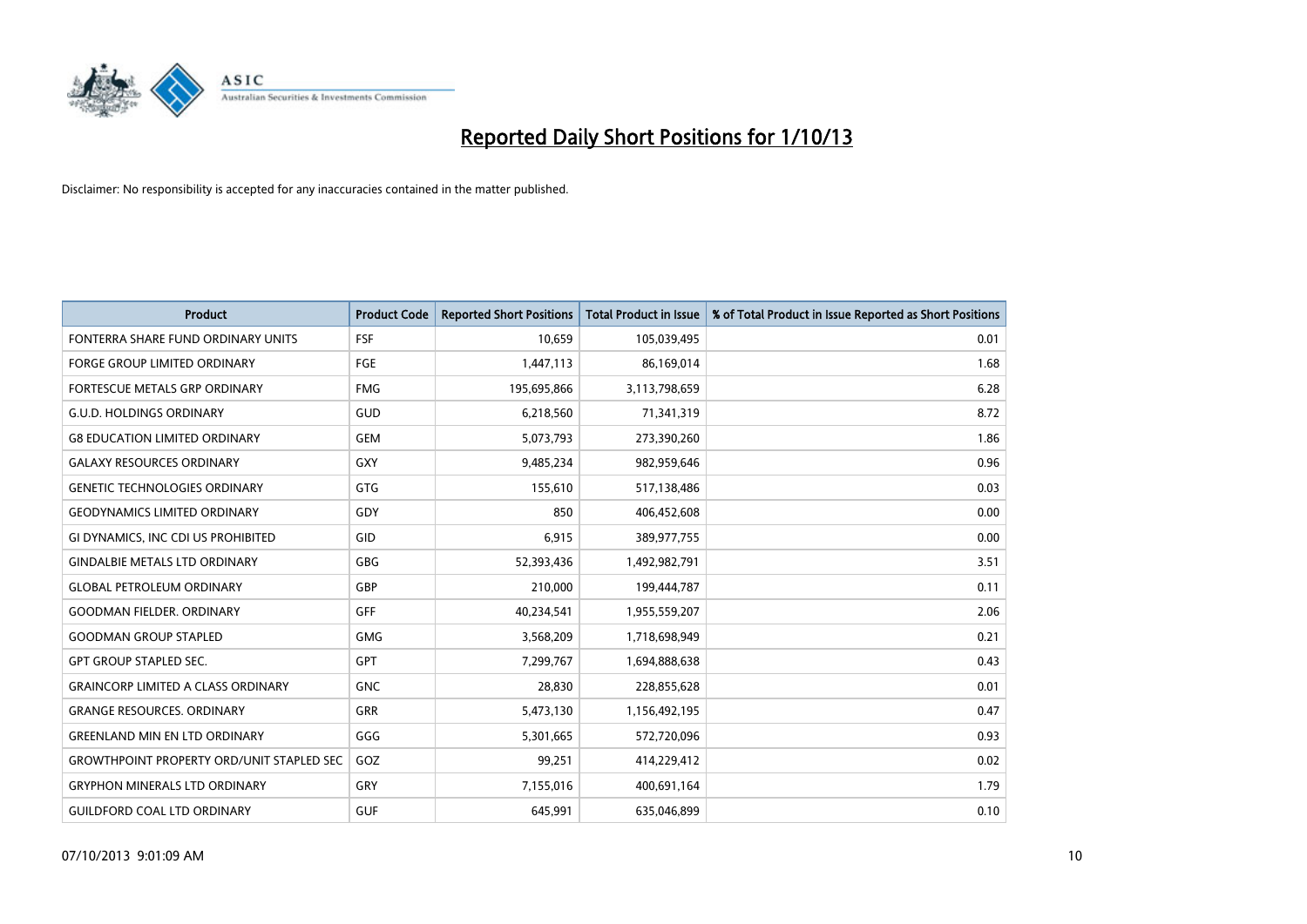

| Product                             | <b>Product Code</b> | <b>Reported Short Positions</b> | <b>Total Product in Issue</b> | % of Total Product in Issue Reported as Short Positions |
|-------------------------------------|---------------------|---------------------------------|-------------------------------|---------------------------------------------------------|
| <b>GWA GROUP LTD ORDINARY</b>       | <b>GWA</b>          | 14,576,015                      | 306,533,770                   | 4.76                                                    |
| HARVEY NORMAN ORDINARY              | <b>HVN</b>          | 64,261,000                      | 1,062,316,784                 | 6.05                                                    |
| <b>HENDERSON GROUP CDI 1:1</b>      | HGG                 | 1,691,315                       | 733,252,837                   | 0.23                                                    |
| HFA HOLDINGS LIMITED ORDINARY       | <b>HFA</b>          | 3,863                           | 118,738,157                   | 0.00                                                    |
| <b>HIGHLANDS PACIFIC ORDINARY</b>   | <b>HIG</b>          | 500,001                         | 789,344,774                   | 0.06                                                    |
| HILLGROVE RES LTD ORDINARY          | <b>HGO</b>          | 259,560                         | 1,178,460,221                 | 0.02                                                    |
| <b>HILLS HOLDINGS LTD ORDINARY</b>  | HIL                 | 95,040                          | 246,500,444                   | 0.04                                                    |
| HORIZON OIL LIMITED ORDINARY        | <b>HZN</b>          | 75,479,710                      | 1,297,449,932                 | 5.82                                                    |
| HOT CHILI LTD ORDINARY              | <b>HCH</b>          | 10,000                          | 333,108,886                   | 0.00                                                    |
| <b>ICON ENERGY LIMITED ORDINARY</b> | <b>ICN</b>          | 32,936                          | 535,455,958                   | 0.01                                                    |
| <b>IINET LIMITED ORDINARY</b>       | <b>IIN</b>          | 1,815,141                       | 161,238,847                   | 1.13                                                    |
| <b>ILUKA RESOURCES ORDINARY</b>     | ILU                 | 39,572,599                      | 418,700,517                   | 9.45                                                    |
| <b>IMDEX LIMITED ORDINARY</b>       | <b>IMD</b>          | 4,702,618                       | 210,473,188                   | 2.23                                                    |
| IMF (AUSTRALIA) LTD ORDINARY        | <b>IMF</b>          | 1,085,791                       | 123,203,426                   | 0.88                                                    |
| <b>INCITEC PIVOT ORDINARY</b>       | IPL                 | 26,421,331                      | 1,628,730,107                 | 1.62                                                    |
| <b>INDEPENDENCE GROUP ORDINARY</b>  | <b>IGO</b>          | 4,127,736                       | 233,323,905                   | 1.77                                                    |
| <b>INDOPHIL RESOURCES ORDINARY</b>  | <b>IRN</b>          | 436,087                         | 1,203,146,194                 | 0.04                                                    |
| INFIGEN ENERGY STAPLED SECURITIES   | <b>IFN</b>          | 4,163,360                       | 764,993,434                   | 0.54                                                    |
| <b>INFOMEDIA LTD ORDINARY</b>       | IFM                 | 271,586                         | 304,833,155                   | 0.09                                                    |
| INGENIA GROUP STAPLED SECURITIES    | <b>INA</b>          | 2,983,780                       | 507,179,194                   | 0.59                                                    |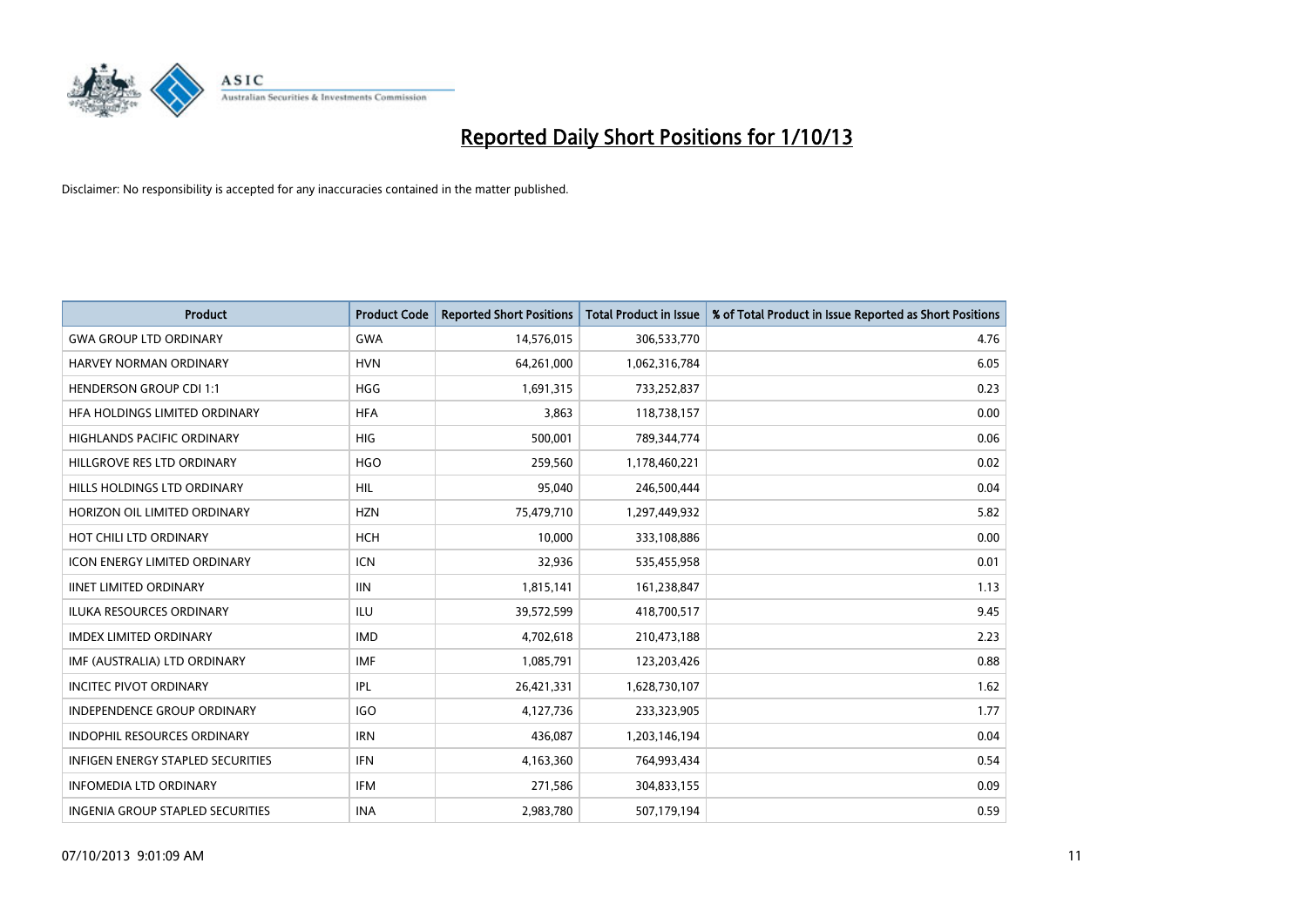

| <b>Product</b>                                | <b>Product Code</b> | <b>Reported Short Positions</b> | <b>Total Product in Issue</b> | % of Total Product in Issue Reported as Short Positions |
|-----------------------------------------------|---------------------|---------------------------------|-------------------------------|---------------------------------------------------------|
| <b>INOVA RESOURCES LTD ORDINARY</b>           | <b>IVA</b>          | 139,758                         | 729,665,661                   | 0.02                                                    |
| <b>INSURANCE AUSTRALIA ORDINARY</b>           | IAG                 | 3,687,986                       | 2,079,034,021                 | 0.18                                                    |
| <b>INTREPID MINES ORDINARY</b>                | IAU                 | 19,180,437                      | 556,194,977                   | 3.45                                                    |
| <b>INVESTA OFFICE FUND STAPLED SECURITIES</b> | <b>IOF</b>          | 881,093                         | 614,047,458                   | 0.14                                                    |
| <b>INVOCARE LIMITED ORDINARY</b>              | <b>IVC</b>          | 6,912,481                       | 110,030,298                   | 6.28                                                    |
| <b>IOOF HOLDINGS LTD ORDINARY</b>             | IFL                 | 2,030,593                       | 232,118,034                   | 0.87                                                    |
| <b>IPROPERTY GROUP LTD ORDINARY</b>           | <b>IPP</b>          | 29,212                          | 181,398,426                   | 0.02                                                    |
| <b>IRESS LIMITED ORDINARY</b>                 | <b>IRE</b>          | 375,723                         | 158,585,126                   | 0.24                                                    |
| <b>IRON ORE HOLDINGS ORDINARY</b>             | <b>IOH</b>          | 26,197                          | 161,174,005                   | 0.02                                                    |
| <b>ISELECT LTD ORDINARY</b>                   | <b>ISU</b>          | 2,587,615                       | 259,964,894                   | 1.00                                                    |
| JAMES HARDIE INDUST CHESS DEPOSITARY INT      | <b>IHX</b>          | 8,499,518                       | 442,685,722                   | 1.92                                                    |
| <b>JB HI-FI LIMITED ORDINARY</b>              | <b>IBH</b>          | 8,965,491                       | 99,917,963                    | 8.97                                                    |
| <b>JUPITER MINES ORDINARY</b>                 | <b>IMS</b>          | 9,874                           | 2,281,835,383                 | 0.00                                                    |
| <b>KAGARA LTD ORDINARY</b>                    | <b>KZL</b>          | 3,385,466                       | 798,953,117                   | 0.42                                                    |
| KAIRIKI ENERGY LTD ORDINARY                   | <b>KIK</b>          | 400,000                         | 2,983,363,837                 | 0.01                                                    |
| KAROON GAS AUSTRALIA ORDINARY                 | <b>KAR</b>          | 912,666                         | 255,841,581                   | 0.36                                                    |
| KATHMANDU HOLD LTD ORDINARY                   | <b>KMD</b>          | 27,859                          | 200,215,894                   | 0.01                                                    |
| <b>KBL MINING LIMITED ORDINARY</b>            | <b>KBL</b>          | 1,820                           | 393,535,629                   | 0.00                                                    |
| KINGSGATE CONSOLID, ORDINARY                  | <b>KCN</b>          | 12,743,704                      | 152,284,777                   | 8.37                                                    |
| KINGSROSE MINING LTD ORDINARY                 | <b>KRM</b>          | 500,590                         | 335,753,851                   | 0.15                                                    |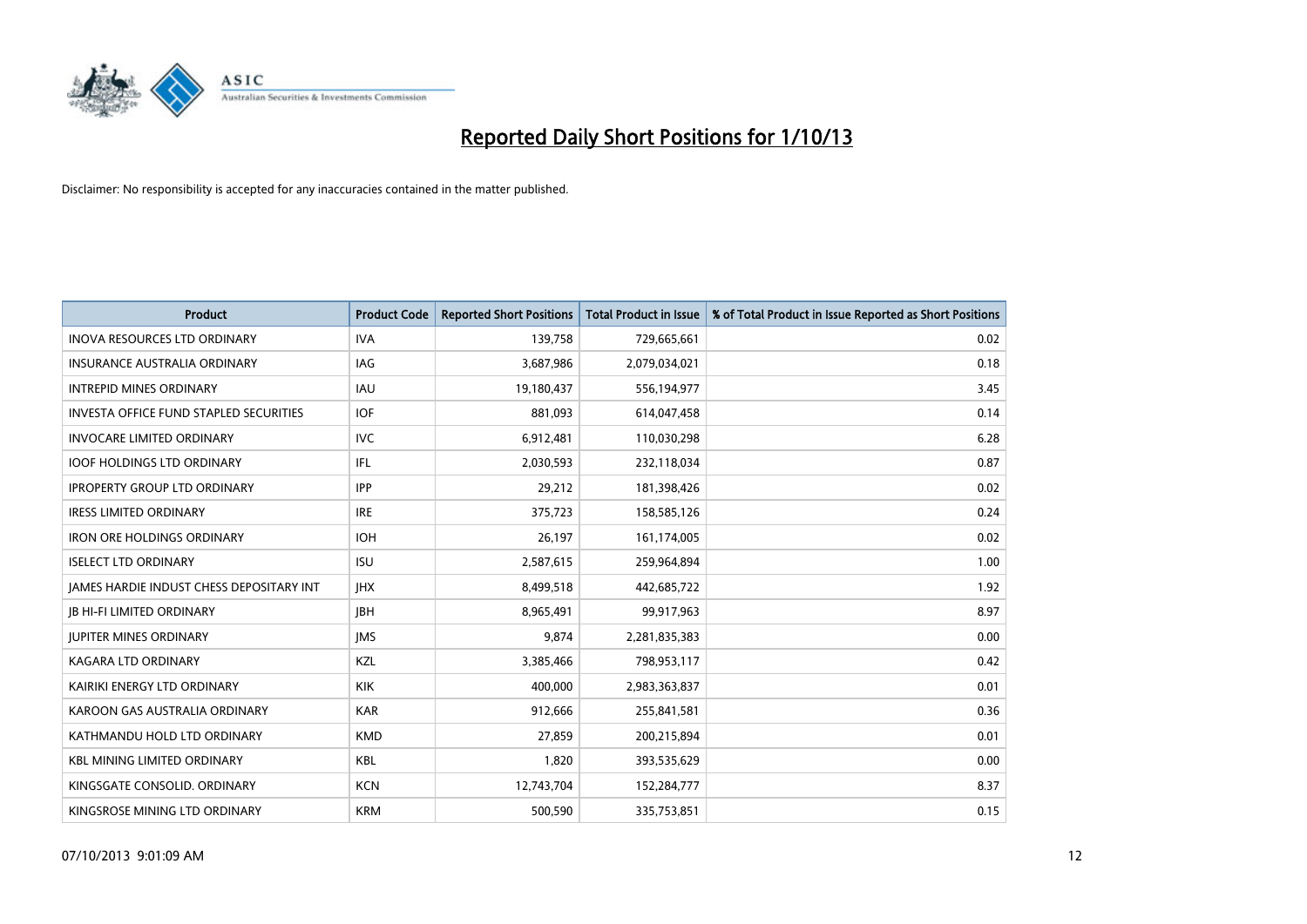

| <b>Product</b>                        | <b>Product Code</b> | <b>Reported Short Positions</b> | <b>Total Product in Issue</b> | % of Total Product in Issue Reported as Short Positions |
|---------------------------------------|---------------------|---------------------------------|-------------------------------|---------------------------------------------------------|
| LEIGHTON HOLDINGS ORDINARY            | LEI                 | 16,105,688                      | 337,235,188                   | 4.78                                                    |
| LEND LEASE GROUP UNIT/ORD STAPLED     | <b>LLC</b>          | 2,201,380                       | 575,508,314                   | 0.38                                                    |
| LINC ENERGY LTD ORDINARY              | <b>LNC</b>          | 15,785,745                      | 518,687,562                   | 3.04                                                    |
| LYCOPODIUM LIMITED ORDINARY           | LYL                 | 90                              | 38,955,103                    | 0.00                                                    |
| LYNAS CORPORATION ORDINARY            | <b>LYC</b>          | 184,258,579                     | 1,961,060,594                 | 9.40                                                    |
| <b>M2 TELECOMMUNICATION ORDINARY</b>  | <b>MTU</b>          | 7,367,735                       | 178,573,822                   | 4.13                                                    |
| <b>MACA LIMITED ORDINARY</b>          | <b>MLD</b>          | 334                             | 172,500,000                   | 0.00                                                    |
| MACMAHON HOLDINGS ORDINARY            | MAH                 | 1,449,696                       | 1,261,699,966                 | 0.11                                                    |
| MACO ATLAS ROADS GRP ORDINARY STAPLED | <b>MOA</b>          | 18,027,378                      | 487,230,540                   | 3.70                                                    |
| MACQUARIE GROUP LTD ORDINARY          | <b>MOG</b>          | 2,736,694                       | 339,888,036                   | 0.81                                                    |
| MACQUARIE TELECOM GP ORDINARY         | MAQ                 | 3,071                           | 20,967,121                    | 0.01                                                    |
| MAGELLAN FIN GRP LTD ORDINARY         | <b>MFG</b>          | 573,239                         | 153,505,712                   | 0.37                                                    |
| MARMOTA ENERGY LTD ORDINARY           | <b>MEU</b>          | 120,000                         | 263,759,235                   | 0.05                                                    |
| <b>MATRIX C &amp; E LTD ORDINARY</b>  | <b>MCE</b>          | 2,907,447                       | 94,555,428                    | 3.07                                                    |
| <b>MAVERICK DRILLING ORDINARY</b>     | <b>MAD</b>          | 11,211,467                      | 452,726,751                   | 2.48                                                    |
| MAXITRANS INDUSTRIES ORDINARY         | <b>MXI</b>          | 279,366                         | 183,993,392                   | 0.15                                                    |
| MAYNE PHARMA LTD ORDINARY             | <b>MYX</b>          | 3,688,298                       | 563,459,968                   | 0.65                                                    |
| MCMILLAN SHAKESPEARE ORDINARY         | <b>MMS</b>          | 1,445,086                       | 74,523,965                    | 1.94                                                    |
| MEDUSA MINING LTD ORDINARY            | <b>MML</b>          | 2,460,689                       | 188,903,911                   | 1.30                                                    |
| MEO AUSTRALIA LTD ORDINARY            | <b>MEO</b>          | 10,845                          | 627,264,587                   | 0.00                                                    |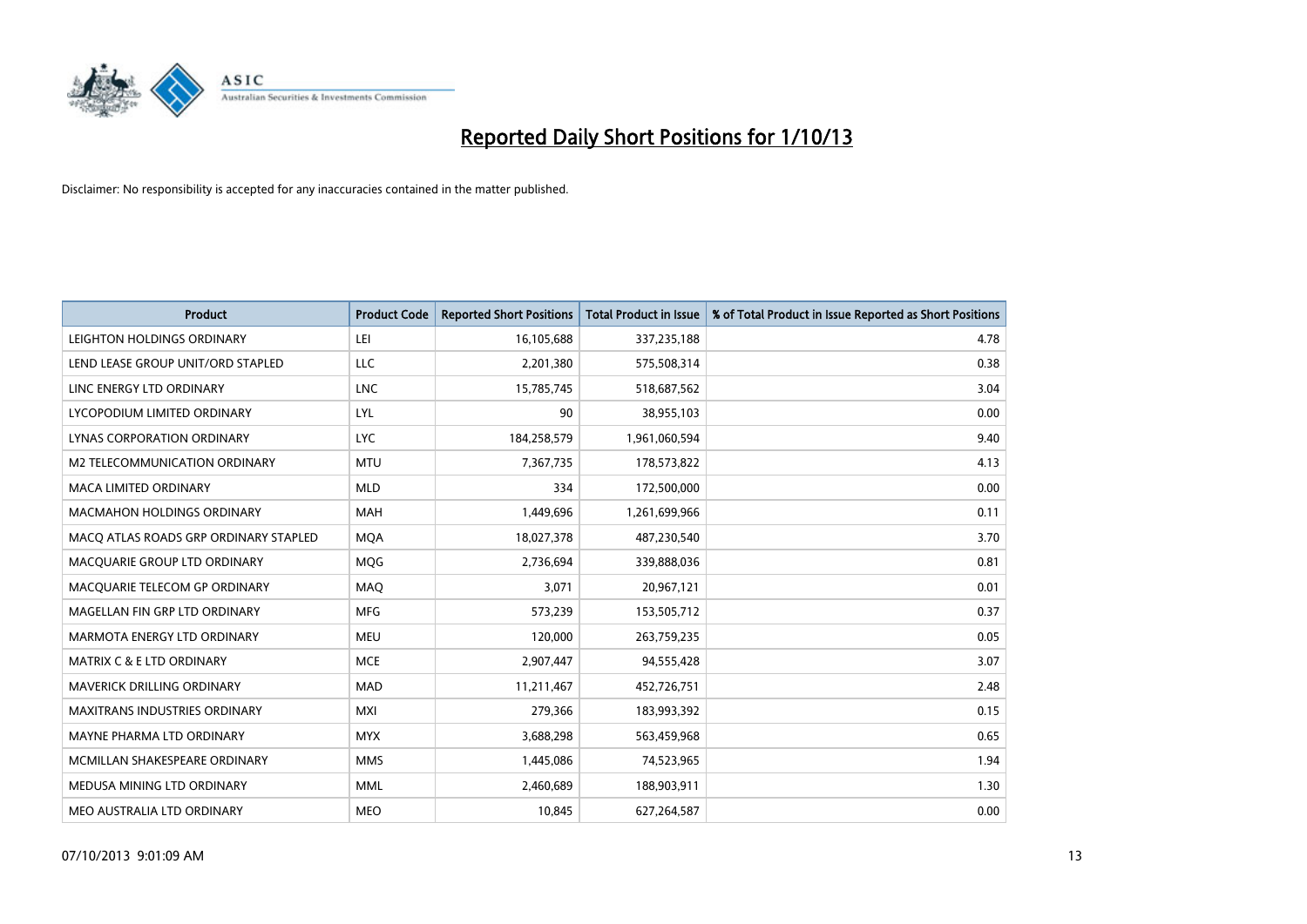

| <b>Product</b>                  | <b>Product Code</b> | <b>Reported Short Positions</b> | <b>Total Product in Issue</b> | % of Total Product in Issue Reported as Short Positions |
|---------------------------------|---------------------|---------------------------------|-------------------------------|---------------------------------------------------------|
| <b>MERMAID MARINE ORDINARY</b>  | <b>MRM</b>          | 625,240                         | 230,918,607                   | 0.27                                                    |
| MESOBLAST LIMITED ORDINARY      | <b>MSB</b>          | 17,901,968                      | 317,350,901                   | 5.64                                                    |
| METALS X LIMITED ORDINARY       | <b>MLX</b>          | 112,977                         | 1,652,636,110                 | 0.01                                                    |
| METCASH LIMITED ORDINARY        | <b>MTS</b>          | 87,634,208                      | 880,704,786                   | 9.95                                                    |
| METMINCO LIMITED ORDINARY       | <b>MNC</b>          | 656,895                         | 1,749,543,023                 | 0.04                                                    |
| MICLYN EXP OFFSHR ORDINARY      | <b>MIO</b>          | 80,856                          | 281,754,775                   | 0.03                                                    |
| MIGHTY RIVER POWER ORDINARY     | <b>MYT</b>          | 4,099                           | 1,400,000,094                 | 0.00                                                    |
| MILTON CORPORATION ORDINARY     | <b>MLT</b>          | 5,584                           | 122,147,119                   | 0.00                                                    |
| MINCOR RESOURCES NL ORDINARY    | <b>MCR</b>          | 2,405,907                       | 188,208,274                   | 1.28                                                    |
| MINERAL DEPOSITS ORDINARY       | <b>MDL</b>          | 2,741,558                       | 83,538,786                    | 3.28                                                    |
| MINERAL RESOURCES. ORDINARY     | <b>MIN</b>          | 3,312,113                       | 185,987,992                   | 1.78                                                    |
| MIRABELA NICKEL LTD ORDINARY    | <b>MBN</b>          | 43,003,646                      | 876,801,147                   | 4.90                                                    |
| MIRVAC GROUP STAPLED SECURITIES | <b>MGR</b>          | 4,765,208                       | 3,664,938,678                 | 0.13                                                    |
| MOLOPO ENERGY LTD ORDINARY      | <b>MPO</b>          | 247,065                         | 246,724,091                   | 0.10                                                    |
| MONADELPHOUS GROUP ORDINARY     | <b>MND</b>          | 12,921,450                      | 92,308,047                    | 14.00                                                   |
| MORTGAGE CHOICE LTD ORDINARY    | MOC                 | 336,987                         | 123,431,282                   | 0.27                                                    |
| MOUNT GIBSON IRON ORDINARY      | <b>MGX</b>          | 12,998,321                      | 1,090,584,232                 | 1.19                                                    |
| MULTIPLEX SITES SITES           | <b>MXUPA</b>        | 1,270                           | 4,500,000                     | 0.03                                                    |
| MURCHISON METALS LTD ORDINARY   | <b>MMX</b>          | 1,242,444                       | 450,497,346                   | 0.28                                                    |
| MYER HOLDINGS LTD ORDINARY      | <b>MYR</b>          | 84,764,593                      | 583,894,551                   | 14.52                                                   |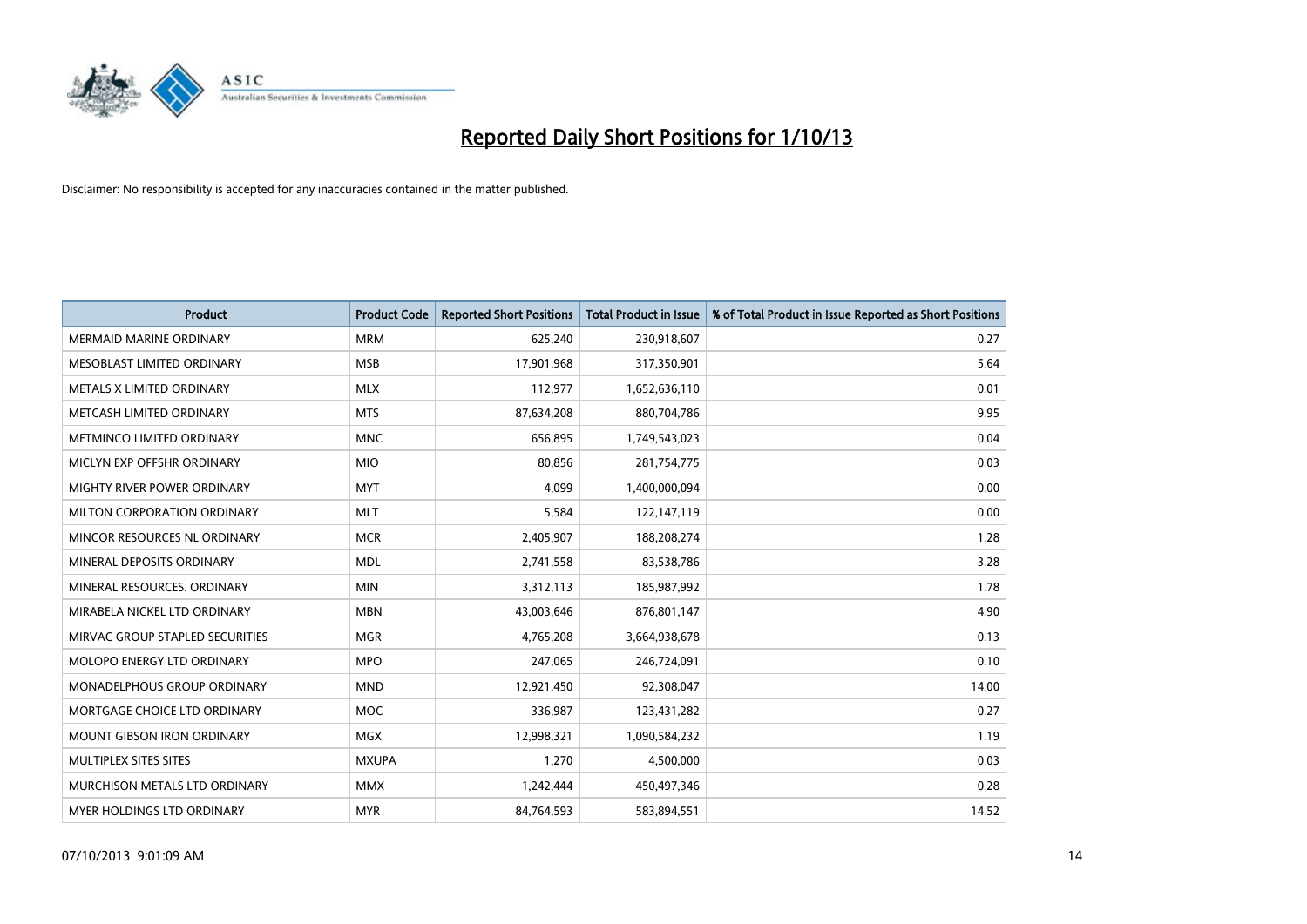

| <b>Product</b>                  | <b>Product Code</b> | <b>Reported Short Positions</b> | <b>Total Product in Issue</b> | % of Total Product in Issue Reported as Short Positions |
|---------------------------------|---------------------|---------------------------------|-------------------------------|---------------------------------------------------------|
| <b>MYSTATE LIMITED ORDINARY</b> | <b>MYS</b>          | 207                             | 87,177,445                    | 0.00                                                    |
| NANOSONICS LIMITED ORDINARY     | <b>NAN</b>          | 9,181                           | 262,822,463                   | 0.00                                                    |
| NATIONAL AUST. BANK ORDINARY    | <b>NAB</b>          | 6,783,022                       | 2,348,892,519                 | 0.29                                                    |
| NAVITAS LIMITED ORDINARY        | <b>NVT</b>          | 2,537,813                       | 375,367,918                   | 0.68                                                    |
| NEON ENERGY LIMITED ORDINARY    | <b>NEN</b>          | 1,623,693                       | 553,037,848                   | 0.29                                                    |
| NEW HOPE CORPORATION ORDINARY   | <b>NHC</b>          | 699,359                         | 830,715,225                   | 0.08                                                    |
| NEW STANDARD ENERGY ORDINARY    | <b>NSE</b>          | 322,032                         | 305,331,847                   | 0.11                                                    |
| NEWCREST MINING ORDINARY        | <b>NCM</b>          | 12,612,922                      | 766,510,971                   | 1.65                                                    |
| NEWS CORP A NON-VOTING CDI      | <b>NWSLV</b>        | 2,995,657                       | 4,037,188                     | 74.20                                                   |
| NEWS CORP B VOTING CDI          | <b>NWS</b>          | 1,942,169                       | 26,793,827                    | 7.25                                                    |
| NEWSAT LIMITED ORDINARY         | <b>NWT</b>          | 579,670                         | 547,078,507                   | 0.11                                                    |
| NEXTDC LIMITED ORDINARY         | <b>NXT</b>          | 5,779,654                       | 192,904,486                   | 3.00                                                    |
| NEXUS ENERGY LIMITED ORDINARY   | <b>NXS</b>          | 2,725,624                       | 1,330,219,459                 | 0.20                                                    |
| NIB HOLDINGS LIMITED ORDINARY   | <b>NHF</b>          | 4,864,909                       | 439,004,182                   | 1.11                                                    |
| NIDO PETROLEUM ORDINARY         | <b>NDO</b>          | 86,961                          | 2,046,650,968                 | 0.00                                                    |
| NOBLE MINERAL RES ORDINARY      | <b>NMG</b>          | 2,365,726                       | 666,397,952                   | 0.36                                                    |
| NORTHERN IRON LTD ORDINARY      | <b>NFE</b>          | 1,513,924                       | 484,405,314                   | 0.31                                                    |
| NORTHERN STAR ORDINARY          | <b>NST</b>          | 5,483,464                       | 424,279,762                   | 1.29                                                    |
| NOVOGEN LIMITED ORDINARY        | <b>NRT</b>          | 128,491                         | 144,208,463                   | 0.09                                                    |
| NRW HOLDINGS LIMITED ORDINARY   | <b>NWH</b>          | 14,621,429                      | 278,888,011                   | 5.24                                                    |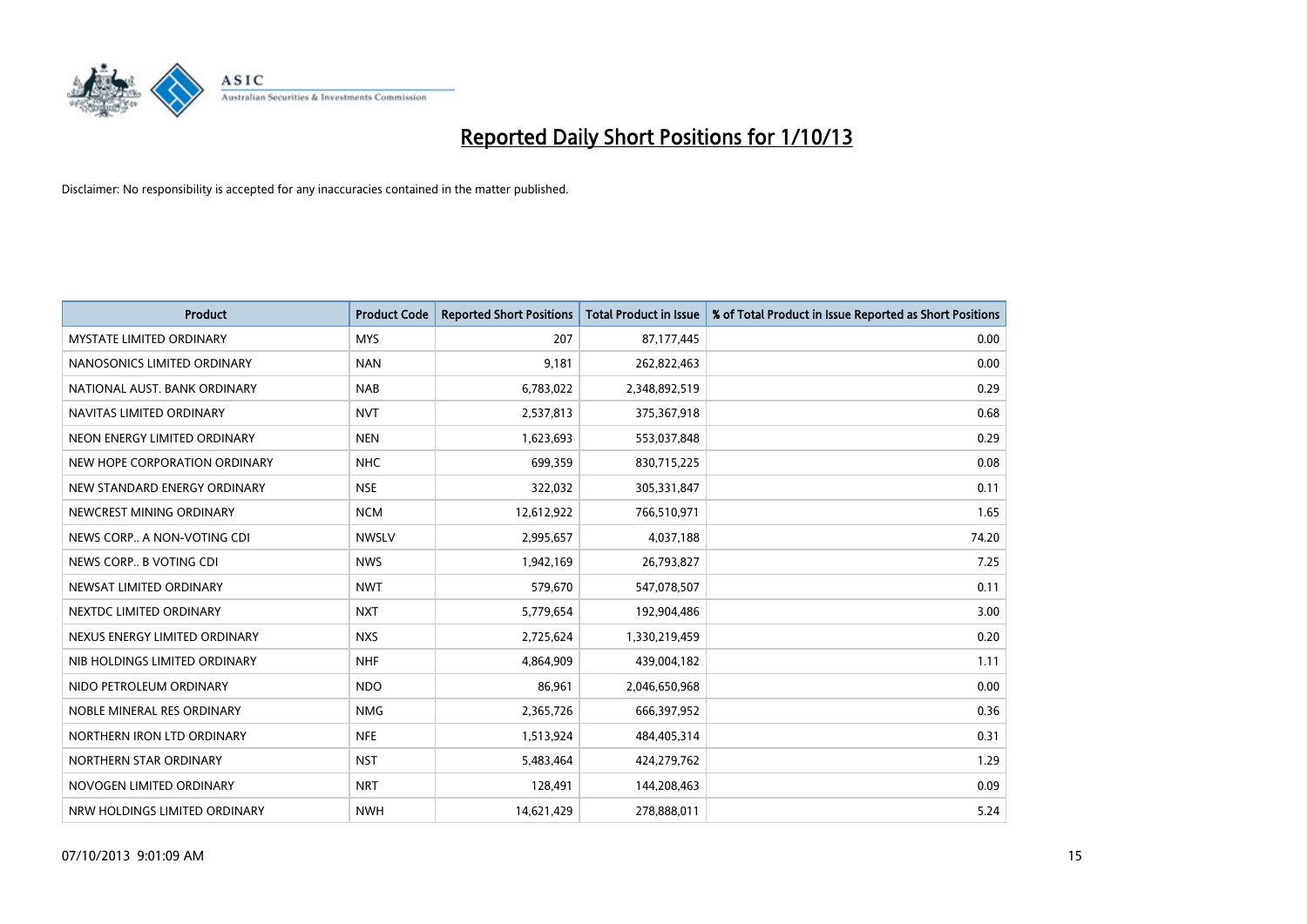

| <b>Product</b>                        | <b>Product Code</b> | <b>Reported Short Positions</b> | <b>Total Product in Issue</b> | % of Total Product in Issue Reported as Short Positions |
|---------------------------------------|---------------------|---------------------------------|-------------------------------|---------------------------------------------------------|
| NUCOAL RESOURCES LTD ORDINARY         | <b>NCR</b>          | 102,916                         | 768,612,354                   | 0.01                                                    |
| NUFARM LIMITED ORDINARY               | <b>NUF</b>          | 15,779,740                      | 262,954,040                   | 6.00                                                    |
| OAKTON LIMITED ORDINARY               | <b>OKN</b>          | 5,002                           | 89,912,735                    | 0.01                                                    |
| OCEANAGOLD CORP. CHESS DEPOSITARY INT | <b>OGC</b>          | 583,769                         | 293,587,920                   | 0.20                                                    |
| OIL SEARCH LTD ORDINARY               | OSH                 | 7,111,831                       | 1,340,018,530                 | 0.53                                                    |
| OM HOLDINGS LIMITED ORDINARY          | <b>OMH</b>          | 3,122,607                       | 733,423,337                   | 0.43                                                    |
| ORICA LIMITED ORDINARY                | ORI                 | 10,903,612                      | 368,203,632                   | 2.96                                                    |
| ORIGIN ENERGY ORDINARY                | ORG                 | 10,573,592                      | 1,101,198,473                 | 0.96                                                    |
| OROCOBRE LIMITED ORDINARY             | <b>ORE</b>          | 340,942                         | 117,745,140                   | 0.29                                                    |
| OROTONGROUP LIMITED ORDINARY          | ORL                 | 435,672                         | 40,880,902                    | 1.07                                                    |
| OZ MINERALS ORDINARY                  | OZL                 | 11,011,068                      | 303,470,022                   | 3.63                                                    |
| PACIFIC BRANDS ORDINARY               | <b>PBG</b>          | 8,617,476                       | 912,915,695                   | 0.94                                                    |
| PALADIN ENERGY LTD ORDINARY           | <b>PDN</b>          | 71,174,127                      | 963,332,074                   | 7.39                                                    |
| PANAUST LIMITED ORDINARY              | <b>PNA</b>          | 3,279,867                       | 619,765,589                   | 0.53                                                    |
| PANORAMIC RESOURCES ORDINARY          | PAN                 | 152,179                         | 260,676,416                   | 0.06                                                    |
| PANTERRA GOLD LTD ORDINARY            | PGI                 |                                 | 761,580,455                   | 0.00                                                    |
| PAPERLINX LIMITED ORDINARY            | <b>PPX</b>          | 48,101                          | 609,280,761                   | 0.01                                                    |
| PAPILLON RES LTD ORDINARY             | PIR                 | 6,022,619                       | 337,944,210                   | 1.78                                                    |
| PATTIES FOODS LTD ORDINARY            | <b>PFL</b>          | 28,169                          | 139,065,639                   | 0.02                                                    |
| PEET LIMITED ORDINARY                 | <b>PPC</b>          | 2,972,806                       | 431,986,887                   | 0.69                                                    |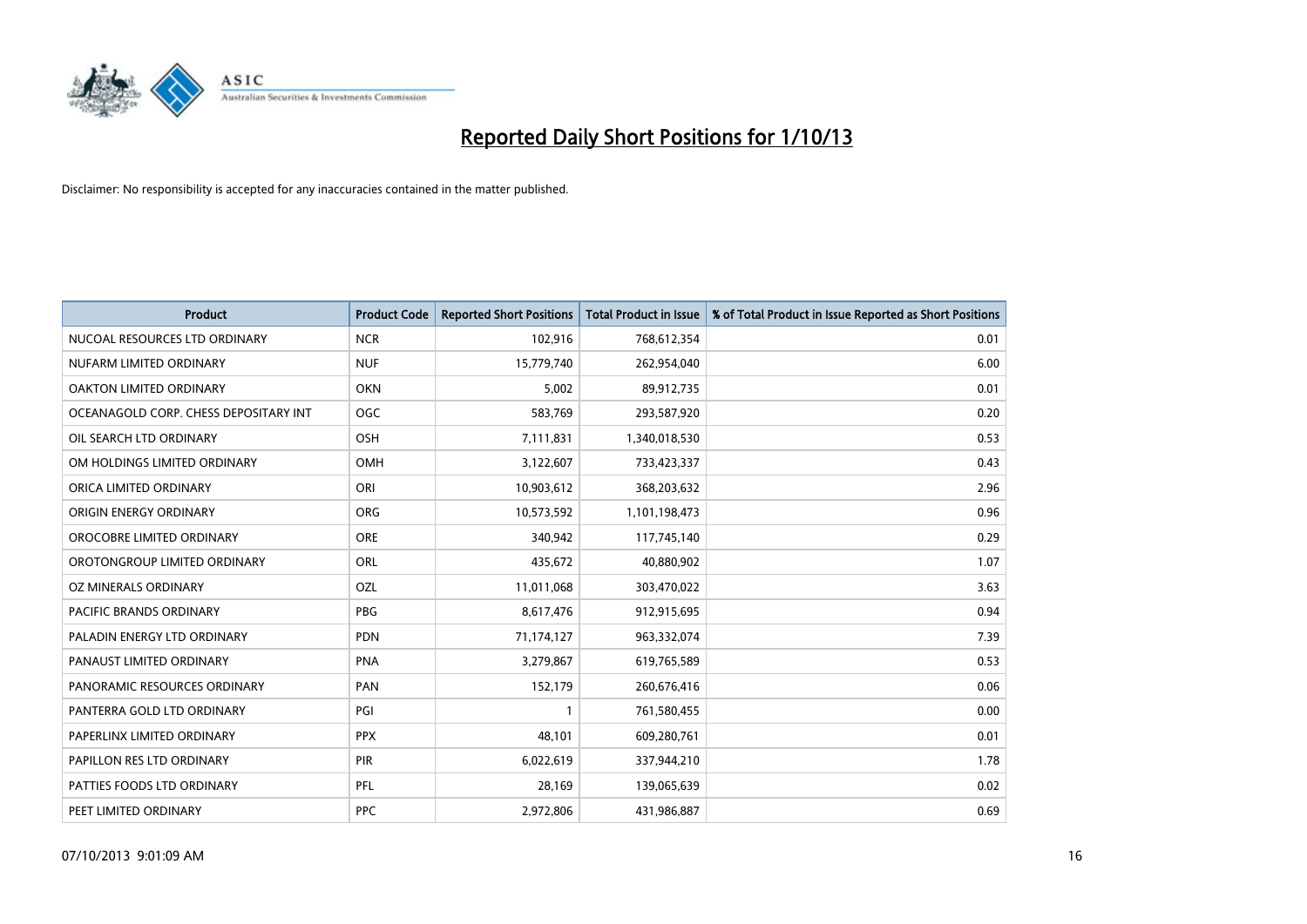

| <b>Product</b>                    | <b>Product Code</b> | <b>Reported Short Positions</b> | <b>Total Product in Issue</b> | % of Total Product in Issue Reported as Short Positions |
|-----------------------------------|---------------------|---------------------------------|-------------------------------|---------------------------------------------------------|
| PERILYA LIMITED ORDINARY          | PEM                 | 257,591                         | 769,316,426                   | 0.03                                                    |
| PERPETUAL LIMITED ORDINARY        | <b>PPT</b>          | 2,284,848                       | 41,980,678                    | 5.44                                                    |
| PERSEUS MINING LTD ORDINARY       | <b>PRU</b>          | 6,851,247                       | 457,962,088                   | 1.50                                                    |
| PHARMAXIS LTD ORDINARY            | <b>PXS</b>          | 3,240,951                       | 308,548,389                   | 1.05                                                    |
| PLATINUM ASSET ORDINARY           | <b>PTM</b>          | 3,363,368                       | 578,285,695                   | 0.58                                                    |
| PLATINUM AUSTRALIA ORDINARY       | <b>PLA</b>          | 836,127                         | 504,968,043                   | 0.17                                                    |
| PMI GOLD CORP CDI 1:1             | <b>PVM</b>          | 234,917                         | 157,986,653                   | 0.15                                                    |
| PMP LIMITED ORDINARY              | <b>PMP</b>          | 164,903                         | 323,781,124                   | 0.05                                                    |
| PRANA BIOTECHNOLOGY ORDINARY      | <b>PBT</b>          | 300,000                         | 407,406,001                   | 0.07                                                    |
| PREMIER INVESTMENTS ORDINARY      | <b>PMV</b>          | 1,163,791                       | 155,260,478                   | 0.75                                                    |
| PRIMA BIOMED LTD ORDINARY         | <b>PRR</b>          | 319,927                         | 1,228,709,341                 | 0.03                                                    |
| PRIMARY HEALTH CARE ORDINARY      | <b>PRY</b>          | 21,469,562                      | 503,921,941                   | 4.26                                                    |
| PRIME MEDIA GRP LTD ORDINARY      | <b>PRT</b>          | 52,871                          | 366,330,303                   | 0.01                                                    |
| PROGRAMMED ORDINARY               | <b>PRG</b>          | 187,519                         | 118,229,190                   | 0.16                                                    |
| <b>QANTAS AIRWAYS ORDINARY</b>    | QAN                 | 41,283,329                      | 2,241,745,788                 | 1.84                                                    |
| OBE INSURANCE GROUP ORDINARY      | <b>OBE</b>          | 15,757,026                      | 1,220,868,532                 | 1.29                                                    |
| ORXPHARMA LTD ORDINARY            | <b>QRX</b>          | 218,037                         | 144,785,606                   | 0.15                                                    |
| <b>QUBE HOLDINGS LTD ORDINARY</b> | QUB                 | 13,939,298                      | 928,965,547                   | 1.50                                                    |
| QUICKSTEP HOLDINGS ORDINARY       | OHL                 | 600,000                         | 384,985,045                   | 0.16                                                    |
| RAMELIUS RESOURCES ORDINARY       | <b>RMS</b>          | 2,826,675                       | 363,029,659                   | 0.78                                                    |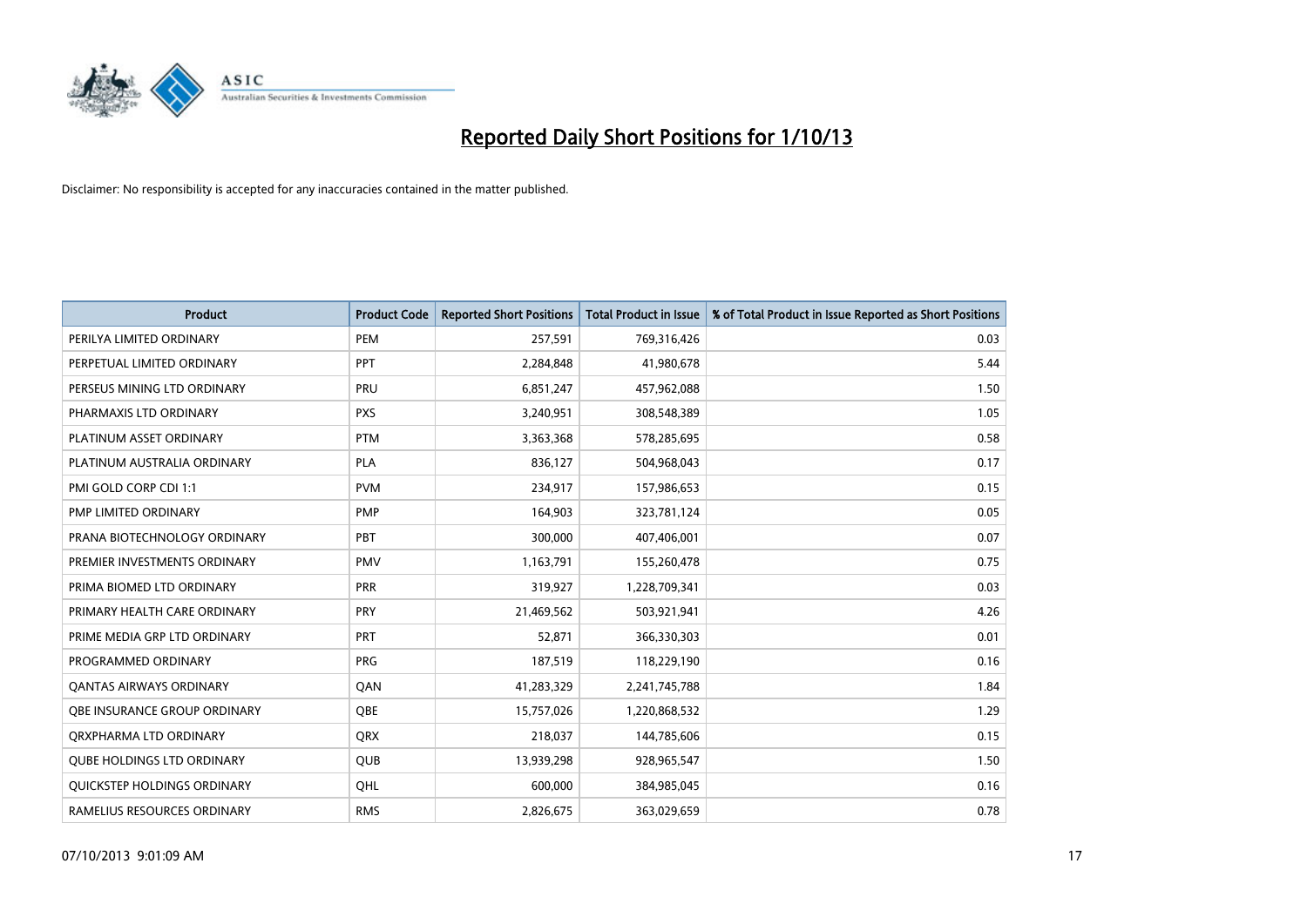

| <b>Product</b>                      | <b>Product Code</b> | <b>Reported Short Positions</b> | <b>Total Product in Issue</b> | % of Total Product in Issue Reported as Short Positions |
|-------------------------------------|---------------------|---------------------------------|-------------------------------|---------------------------------------------------------|
| RAMSAY HEALTH CARE ORDINARY         | <b>RHC</b>          | 1,971,938                       | 202,081,252                   | 0.98                                                    |
| RANGE RESOURCES LTD ORDINARY        | <b>RRS</b>          | 324,458                         | 3,014,803,085                 | 0.01                                                    |
| <b>RCR TOMLINSON ORDINARY</b>       | <b>RCR</b>          | 1,981,504                       | 135,451,265                   | 1.46                                                    |
| <b>REA GROUP ORDINARY</b>           | <b>REA</b>          | 992,021                         | 131,714,699                   | 0.75                                                    |
| <b>RECKON LIMITED ORDINARY</b>      | <b>RKN</b>          | 3,001                           | 128,103,484                   | 0.00                                                    |
| <b>RED 5 LIMITED ORDINARY</b>       | <b>RED</b>          | 1,244,471                       | 155,788,008                   | 0.80                                                    |
| <b>RED FORK ENERGY ORDINARY</b>     | <b>RFE</b>          | 4,680,265                       | 499,551,719                   | 0.94                                                    |
| REDBANK ENERGY LTD ORDINARY         | <b>AEJ</b>          | 13                              | 786,287                       | 0.00                                                    |
| REECE AUSTRALIA LTD. ORDINARY       | <b>REH</b>          | 401                             | 99,600,000                    | 0.00                                                    |
| REED RESOURCES LTD ORDINARY         | <b>RDR</b>          | 50,000                          | 522,731,064                   | 0.01                                                    |
| <b>REGIS RESOURCES ORDINARY</b>     | <b>RRL</b>          | 6,873,753                       | 477,963,824                   | 1.44                                                    |
| RESMED INC CDI 10:1                 | <b>RMD</b>          | 10,336,139                      | 1,420,542,770                 | 0.73                                                    |
| RESOLUTE MINING ORDINARY            | <b>RSG</b>          | 3,761,635                       | 640,994,224                   | 0.59                                                    |
| RESOURCE EQUIP LTD ORDINARY         | <b>RQL</b>          | 5,000                           | 249,065,471                   | 0.00                                                    |
| <b>RESOURCE GENERATION ORDINARY</b> | <b>RES</b>          | 427,601                         | 332,234,604                   | 0.13                                                    |
| RETAIL FOOD GROUP ORDINARY          | <b>RFG</b>          | 3,046,214                       | 130,301,190                   | 2.34                                                    |
| REX MINERALS LIMITED ORDINARY       | <b>RXM</b>          | 2,231,164                       | 188,907,284                   | 1.18                                                    |
| RHG LIMITED ORDINARY                | <b>RHG</b>          | 1,085                           | 308,483,177                   | 0.00                                                    |
| <b>RIALTO ENERGY ORDINARY</b>       | <b>RIA</b>          | 41                              | 1,155,765,100                 | 0.00                                                    |
| RIDLEY CORPORATION ORDINARY         | <b>RIC</b>          | 260,771                         | 307,817,071                   | 0.08                                                    |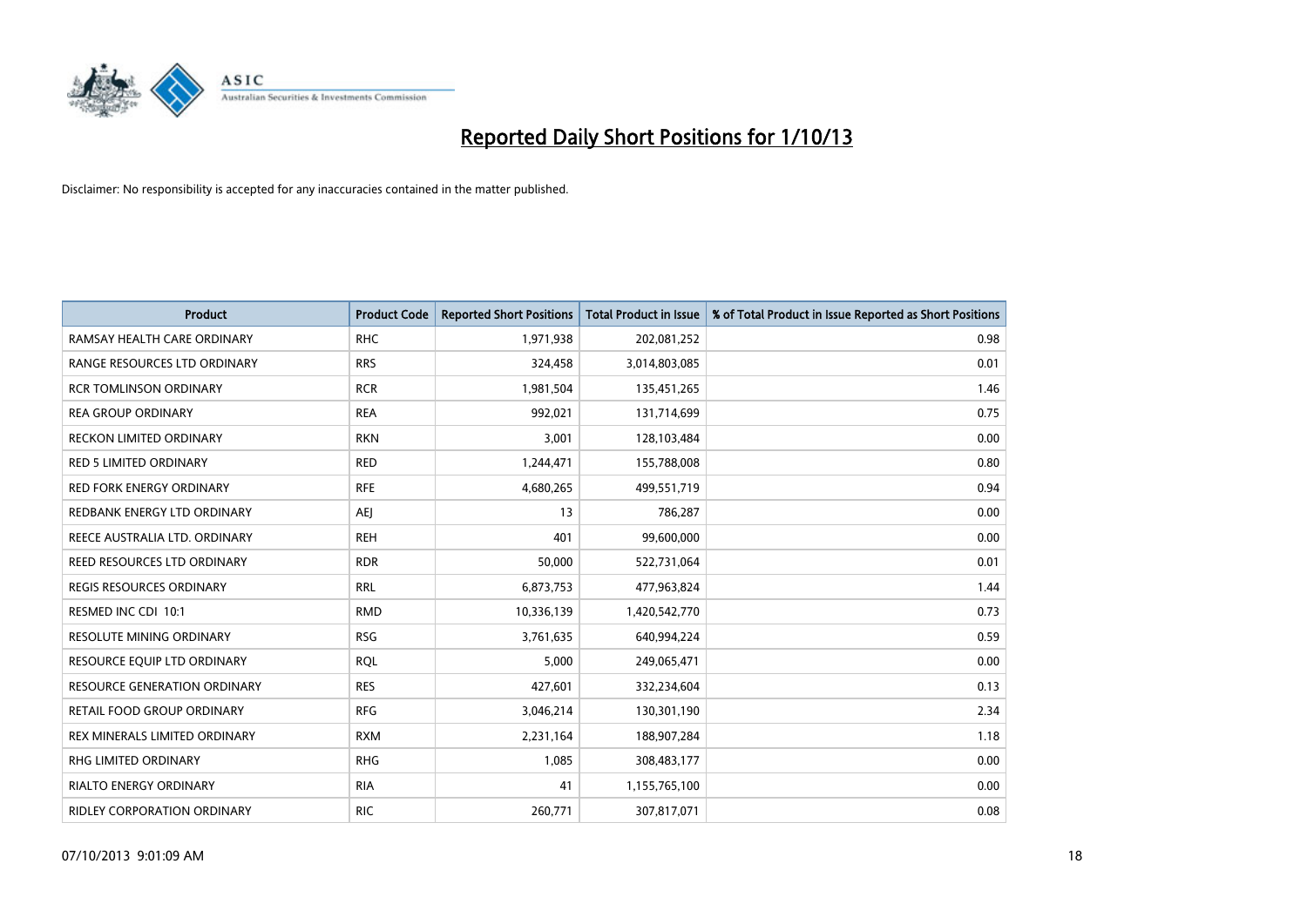

| <b>Product</b>                        | <b>Product Code</b> | <b>Reported Short Positions</b> | <b>Total Product in Issue</b> | % of Total Product in Issue Reported as Short Positions |
|---------------------------------------|---------------------|---------------------------------|-------------------------------|---------------------------------------------------------|
| RIO TINTO LIMITED ORDINARY            | <b>RIO</b>          | 5,902,391                       | 435,758,720                   | 1.35                                                    |
| ROBUST RESOURCES ORDINARY             | <b>ROL</b>          | 10,000                          | 102,830,646                   | 0.01                                                    |
| ROC OIL COMPANY ORDINARY              | <b>ROC</b>          | 1,350,095                       | 683,235,552                   | 0.20                                                    |
| SAI GLOBAL LIMITED ORDINARY           | SAI                 | 6,887,768                       | 210,662,827                   | 3.27                                                    |
| SALMAT LIMITED ORDINARY               | <b>SLM</b>          | 998                             | 159,812,799                   | 0.00                                                    |
| SAMSON OIL & GAS LTD ORDINARY         | SSN                 | 2,082,000                       | 2,547,617,329                 | 0.08                                                    |
| SANDFIRE RESOURCES ORDINARY           | <b>SFR</b>          | 2,814,513                       | 155,640,968                   | 1.81                                                    |
| <b>SANTOS LTD ORDINARY</b>            | <b>STO</b>          | 6,579,101                       | 965,693,390                   | 0.68                                                    |
| SARACEN MINERAL ORDINARY              | SAR                 | 8,418,640                       | 595,263,186                   | 1.41                                                    |
| SCA PROPERTY GROUP STAPLED SECURITIES | <b>SCP</b>          | 34,976,334                      | 642,417,140                   | 5.44                                                    |
| SEDGMAN LIMITED ORDINARY              | SDM                 | 376,566                         | 223,224,636                   | 0.17                                                    |
| <b>SEEK LIMITED ORDINARY</b>          | <b>SEK</b>          | 16,251,048                      | 339,014,316                   | 4.79                                                    |
| SELECT HARVESTS ORDINARY              | SHV                 | 195,142                         | 57,462,851                    | 0.34                                                    |
| SENEX ENERGY LIMITED ORDINARY         | SXY                 | 6,278,529                       | 1,142,010,350                 | 0.55                                                    |
| SERVICE STREAM ORDINARY               | <b>SSM</b>          | 100                             | 283,418,867                   | 0.00                                                    |
| SEVEN GROUP HOLDINGS ORDINARY         | <b>SVW</b>          | 5,089,513                       | 308,160,281                   | 1.65                                                    |
| SEVEN WEST MEDIA LTD ORDINARY         | SWM                 | 5,341,538                       | 999,160,872                   | 0.53                                                    |
| SIGMA PHARMACEUTICAL ORDINARY         | <b>SIP</b>          | 2,441,135                       | 1,126,618,419                 | 0.22                                                    |
| SILEX SYSTEMS ORDINARY                | <b>SLX</b>          | 2,478,306                       | 170,249,150                   | 1.46                                                    |
| SILVER CHEF LIMITED ORDINARY          | SIV                 | 86,502                          | 29,252,721                    | 0.30                                                    |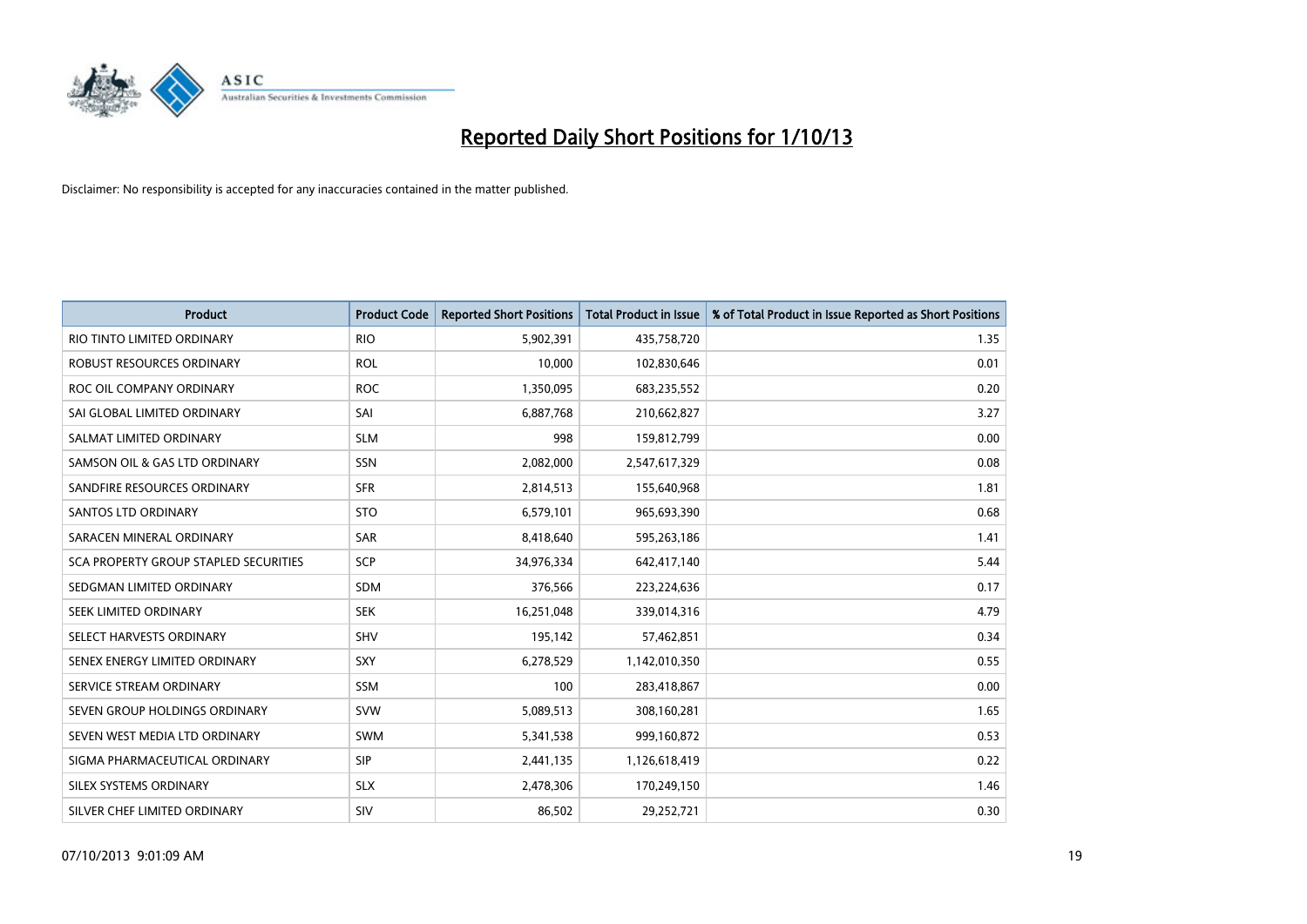

| <b>Product</b>                           | <b>Product Code</b> | <b>Reported Short Positions</b> | <b>Total Product in Issue</b> | % of Total Product in Issue Reported as Short Positions |
|------------------------------------------|---------------------|---------------------------------|-------------------------------|---------------------------------------------------------|
| SILVER LAKE RESOURCE ORDINARY            | <b>SLR</b>          | 12,168,248                      | 434,988,914                   | 2.80                                                    |
| SIMS METAL MGMT LTD ORDINARY             | SGM                 | 8,807,255                       | 204,335,628                   | 4.31                                                    |
| SINGAPORE TELECOMM. CHESS DEPOSITARY INT | SGT                 | 3,495,970                       | 169,358,656                   | 2.06                                                    |
| SIRIUS RESOURCES NL ORDINARY             | <b>SIR</b>          | 4,524,144                       | 227,020,167                   | 1.99                                                    |
| SIRTEX MEDICAL ORDINARY                  | <b>SRX</b>          | 321,787                         | 56,100,311                    | 0.57                                                    |
| SKILLED GROUP LTD ORDINARY               | <b>SKE</b>          | 5,335,934                       | 233,533,526                   | 2.28                                                    |
| SKY NETWORK ORDINARY                     | <b>SKT</b>          | 957,657                         | 389,139,785                   | 0.25                                                    |
| SKYCITY ENT GRP LTD ORDINARY             | <b>SKC</b>          | 1,127,254                       | 576,958,340                   | 0.20                                                    |
| <b>SLATER &amp; GORDON ORDINARY</b>      | SGH                 | 364,408                         | 198,846,598                   | 0.18                                                    |
| SMS MANAGEMENT, ORDINARY                 | <b>SMX</b>          | 1,990,207                       | 70,099,763                    | 2.84                                                    |
| SONIC HEALTHCARE ORDINARY                | <b>SHL</b>          | 5,287,525                       | 400,152,056                   | 1.32                                                    |
| SOUL PATTINSON (W.H) ORDINARY            | SOL                 | 100,618                         | 239,395,320                   | 0.04                                                    |
| SOUTH BOULDER MINES ORDINARY             | <b>STB</b>          | $\mathbf{1}$                    | 127,952,826                   | 0.00                                                    |
| SP AUSNET STAPLED SECURITIES             | SPN                 | 27,844,357                      | 3,376,325,523                 | 0.82                                                    |
| SPARK INFRASTRUCTURE STAPLED NOTE & UNIT | SKI                 | 45,567,413                      | 1,326,734,264                 | 3.43                                                    |
| SPDR 200 FUND ETF UNITS                  | <b>STW</b>          | 82,267                          | 44,278,688                    | 0.19                                                    |
| SPECIALTY FASHION ORDINARY               | <b>SFH</b>          | 110,001                         | 192,236,121                   | 0.06                                                    |
| ST BARBARA LIMITED ORDINARY              | <b>SBM</b>          | 7,511,942                       | 488,074,077                   | 1.54                                                    |
| STARPHARMA HOLDINGS ORDINARY             | <b>SPL</b>          | 16,569,697                      | 283,964,948                   | 5.84                                                    |
| STEADFAST GROUP LTD ORDINARY             | <b>SDF</b>          | 207,270                         | 500,873,408                   | 0.04                                                    |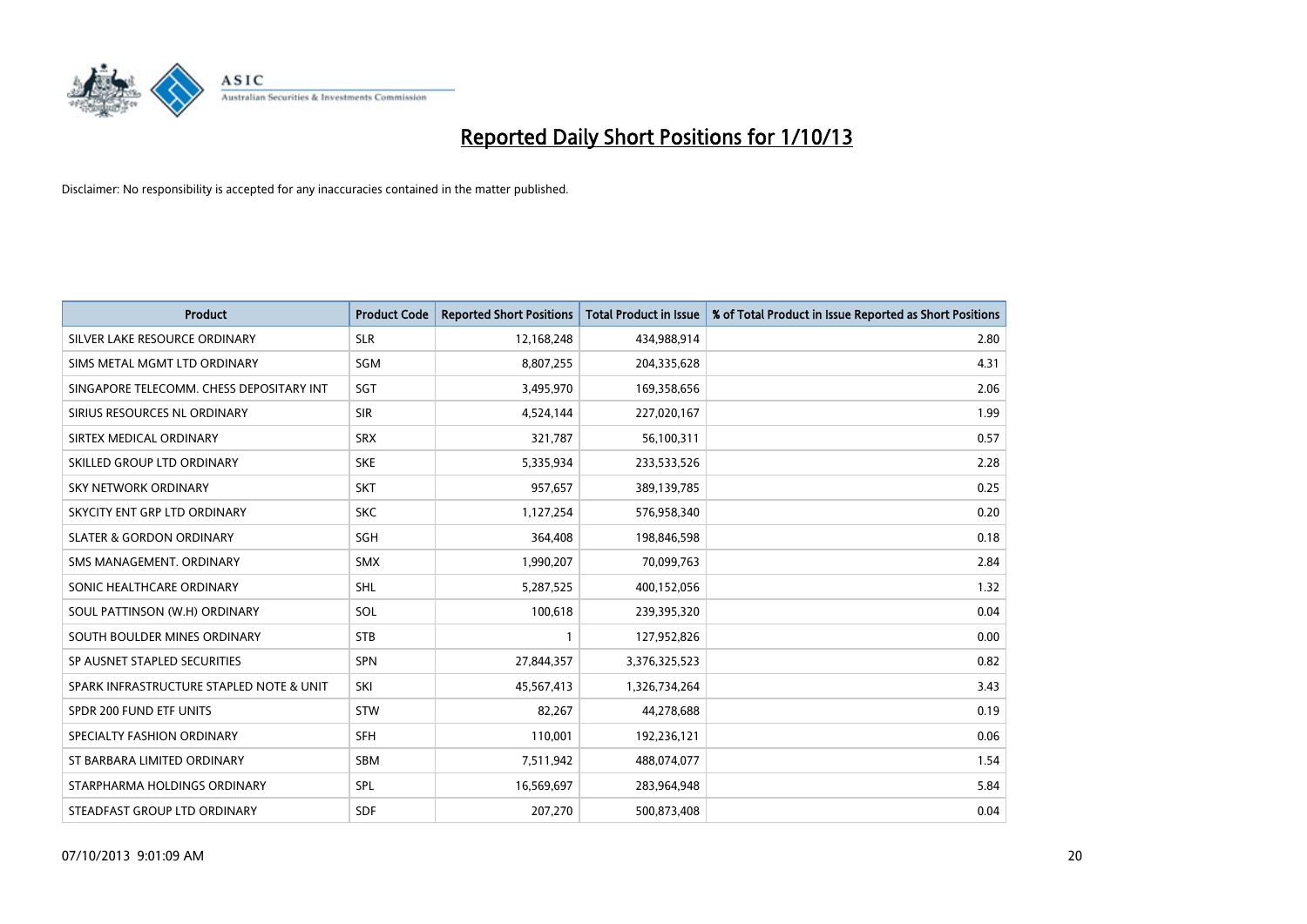

| <b>Product</b>                    | <b>Product Code</b> | <b>Reported Short Positions</b> | <b>Total Product in Issue</b> | % of Total Product in Issue Reported as Short Positions |
|-----------------------------------|---------------------|---------------------------------|-------------------------------|---------------------------------------------------------|
| STHN CROSS MEDIA ORDINARY         | <b>SXL</b>          | 8,465,058                       | 705,099,800                   | 1.20                                                    |
| STOCKLAND UNITS/ORD STAPLED       | SGP                 | 11,855,905                      | 2,305,750,747                 | 0.51                                                    |
| STRAITS RES LTD. ORDINARY         | SRO                 | 31,522                          | 1,164,150,159                 | 0.00                                                    |
| STW COMMUNICATIONS ORDINARY       | SGN                 | 3,977,264                       | 403,828,512                   | 0.98                                                    |
| <b>SUNCORP GROUP LTD ORDINARY</b> | <b>SUN</b>          | 4,215,528                       | 1,286,600,980                 | 0.33                                                    |
| SUNDANCE ENERGY ORDINARY          | <b>SEA</b>          | 147,262                         | 462,611,982                   | 0.03                                                    |
| SUNDANCE RESOURCES ORDINARY       | SDL                 | 49,381,260                      | 3,072,110,985                 | 1.61                                                    |
| SUNLAND GROUP LTD ORDINARY        | <b>SDG</b>          | 43,137                          | 181,710,087                   | 0.02                                                    |
| SUPER RET REP LTD ORDINARY        | <b>SUL</b>          | 1,361,690                       | 196,731,620                   | 0.69                                                    |
| SWICK MINING ORDINARY             | <b>SWK</b>          | 1,000,000                       | 216,690,473                   | 0.46                                                    |
| SYD AIRPORT STAPLED US PROHIBIT.  | SYD                 | 20,347,471                      | 2,194,322,759                 | 0.93                                                    |
| SYRAH RESOURCES ORDINARY          | <b>SYR</b>          | 2,524,889                       | 148,242,623                   | 1.70                                                    |
| TABCORP HOLDINGS LTD ORDINARY     | <b>TAH</b>          | 18,974,741                      | 754,274,706                   | 2.52                                                    |
| TANAMI GOLD NL ORDINARY           | <b>TAM</b>          | 178,918                         | 587,548,523                   | 0.03                                                    |
| TAP OIL LIMITED ORDINARY          | <b>TAP</b>          | 137,621                         | 241,608,606                   | 0.06                                                    |
| TASSAL GROUP LIMITED ORDINARY     | <b>TGR</b>          | 442,850                         | 146,507,029                   | 0.30                                                    |
| TATTS GROUP LTD ORDINARY          | <b>TTS</b>          | 11,041,373                      | 1,402,714,027                 | 0.79                                                    |
| TELECOM CORPORATION ORDINARY      | <b>TEL</b>          | 8,881,972                       | 1,817,238,564                 | 0.49                                                    |
| TELSTRA CORPORATION, ORDINARY     | <b>TLS</b>          | 16,281,664                      | 12,443,074,357                | 0.13                                                    |
| TEN NETWORK HOLDINGS ORDINARY     | <b>TEN</b>          | 132,600,251                     | 2,586,970,845                 | 5.13                                                    |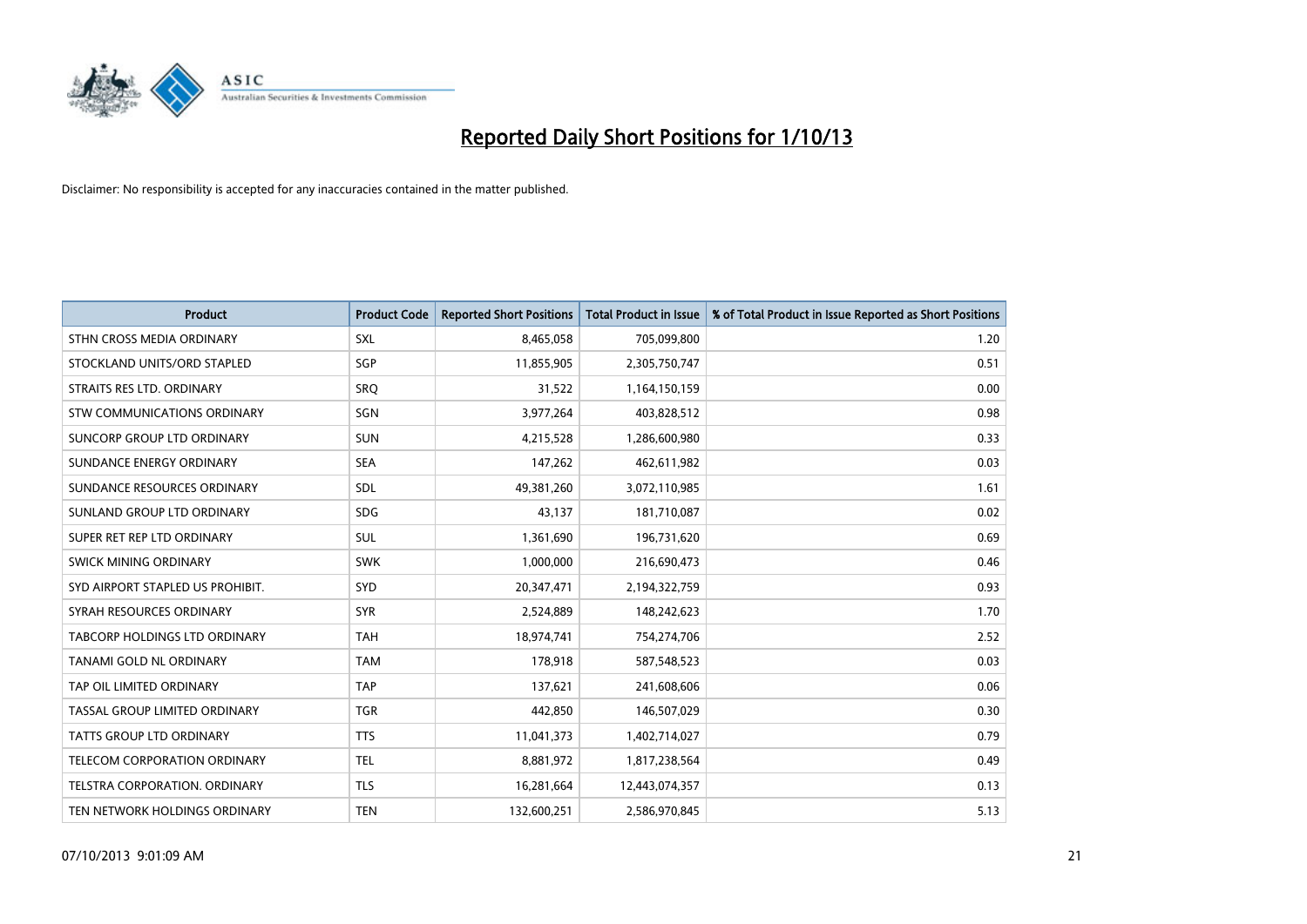

| <b>Product</b>                        | <b>Product Code</b> | <b>Reported Short Positions</b> | <b>Total Product in Issue</b> | % of Total Product in Issue Reported as Short Positions |
|---------------------------------------|---------------------|---------------------------------|-------------------------------|---------------------------------------------------------|
| TERANGA GOLD CORP CDI 1:1             | <b>TGZ</b>          | 839,407                         | 174,196,016                   | 0.48                                                    |
| THE REJECT SHOP ORDINARY              | <b>TRS</b>          | 1,829,852                       | 28,826,248                    | 6.35                                                    |
| THORN GROUP LIMITED ORDINARY          | <b>TGA</b>          | 59,888                          | 148,897,155                   | 0.04                                                    |
| <b>TIGER RESOURCES ORDINARY</b>       | <b>TGS</b>          | 2,153,438                       | 674,770,269                   | 0.32                                                    |
| TITAN ENERGY SERVICE ORDINARY         | <b>TTN</b>          | 3,637                           | 48,434,770                    | 0.01                                                    |
| TOLL HOLDINGS LTD ORDINARY            | <b>TOL</b>          | 25,601,390                      | 717,133,875                   | 3.57                                                    |
| TORO ENERGY LIMITED ORDINARY          | <b>TOE</b>          | 150,001                         | 1,041,936,676                 | 0.01                                                    |
| TOX FREE SOLUTIONS ORDINARY           | <b>TOX</b>          | 1,191,298                       | 132,519,859                   | 0.90                                                    |
| TPG TELECOM LIMITED ORDINARY          | <b>TPM</b>          | 2,374,826                       | 793,808,141                   | 0.30                                                    |
| <b>TRADE ME GROUP ORDINARY</b>        | <b>TME</b>          | 360,793                         | 396,032,974                   | 0.09                                                    |
| TRANSFIELD SERVICES ORDINARY          | <b>TSE</b>          | 49,369,247                      | 512,457,716                   | 9.63                                                    |
| TRANSPACIFIC INDUST. ORDINARY         | <b>TPI</b>          | 17,142,383                      | 1,578,563,490                 | 1.09                                                    |
| TRANSURBAN GROUP TRIPLE STAPLED SEC.  | <b>TCL</b>          | 5,414,463                       | 1,485,500,376                 | 0.36                                                    |
| <b>TREASURY GROUP ORDINARY</b>        | <b>TRG</b>          | 29,524                          | 23,070,755                    | 0.13                                                    |
| TREASURY WINE ESTATE ORDINARY         | <b>TWE</b>          | 21,439,221                      | 647,227,144                   | 3.31                                                    |
| TROY RESOURCES LTD ORDINARY           | <b>TRY</b>          | 1,031,802                       | 167,730,292                   | 0.62                                                    |
| TWENTY-FIRST FOX INC A NON-VOTING CDI | <b>FOXLV</b>        | 1,337,669                       | 27,153,470                    | 4.93                                                    |
| TWENTY-FIRST FOX INC B VOTING CDI     | <b>FOX</b>          | 302,500                         | 208,230,321                   | 0.15                                                    |
| UGL LIMITED ORDINARY                  | UGL                 | 21,480,949                      | 166,511,240                   | 12.90                                                   |
| UNILIFE CORPORATION CDI 6:1           | <b>UNS</b>          | 7,954                           | 275,763,432                   | 0.00                                                    |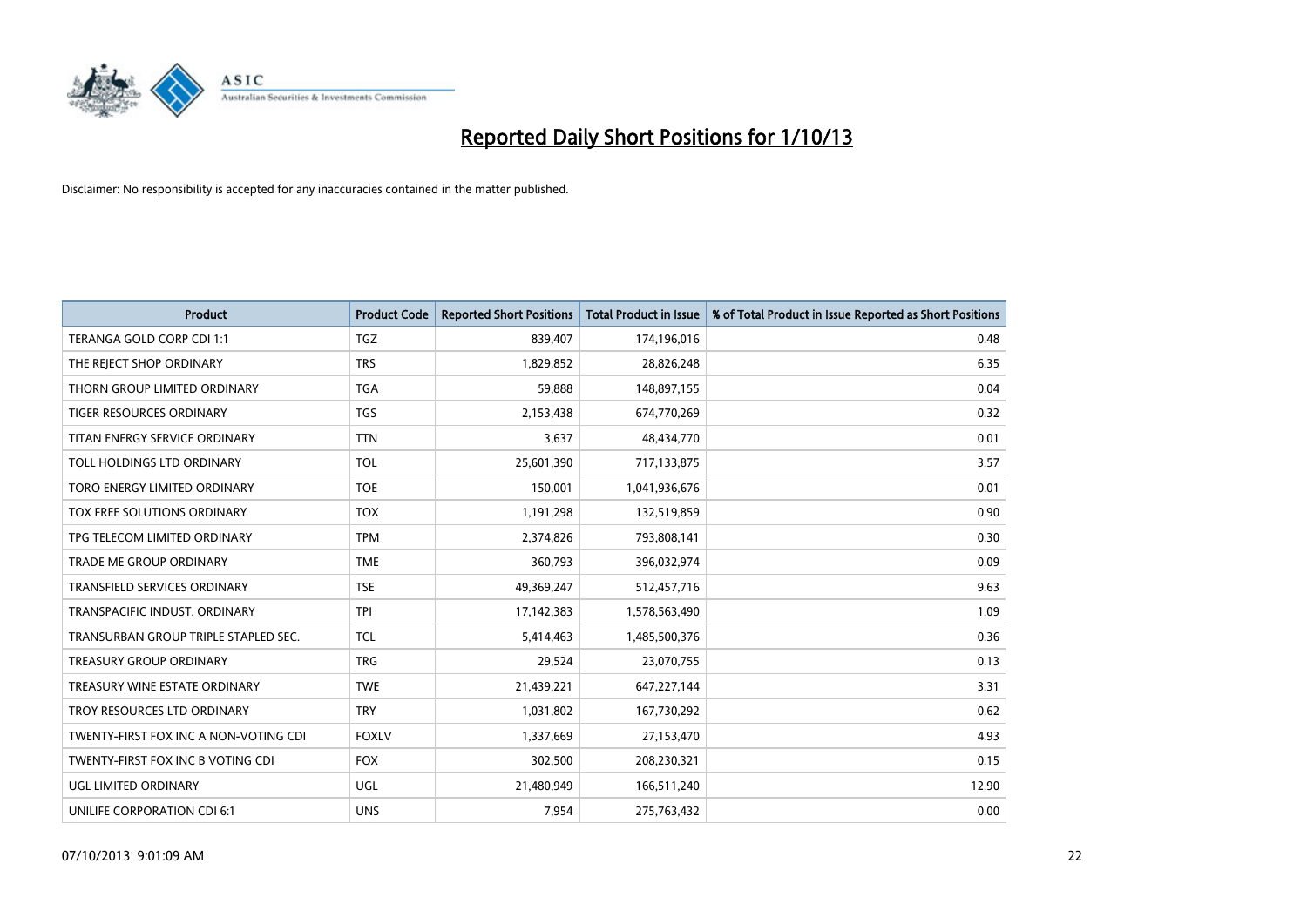

| <b>Product</b>                         | <b>Product Code</b> | <b>Reported Short Positions</b> | <b>Total Product in Issue</b> | % of Total Product in Issue Reported as Short Positions |
|----------------------------------------|---------------------|---------------------------------|-------------------------------|---------------------------------------------------------|
| <b>UXC LIMITED ORDINARY</b>            | <b>UXC</b>          | 86,510                          | 308,906,770                   | 0.03                                                    |
| <b>VENTURE MINERALS ORDINARY</b>       | <b>VMS</b>          | 187,634                         | 287,320,170                   | 0.07                                                    |
| <b>VILLAGE ROADSHOW LTD ORDINARY</b>   | <b>VRL</b>          | 450,582                         | 159,486,203                   | 0.28                                                    |
| VIRGIN AUS HLDG LTD ORDINARY           | <b>VAH</b>          | 157,075,367                     | 2,589,840,317                 | 6.07                                                    |
| <b>VIRTUS HEALTH LTD ORDINARY</b>      | <b>VRT</b>          | 241,506                         | 79,536,601                    | 0.30                                                    |
| <b>VISION EYE INSTITUTE ORDINARY</b>   | <b>VEI</b>          | 202,949                         | 160,284,112                   | 0.13                                                    |
| WATPAC LIMITED ORDINARY                | <b>WTP</b>          | 39,819                          | 184,332,526                   | 0.02                                                    |
| WEBJET LIMITED ORDINARY                | <b>WEB</b>          | 2,634,536                       | 79,397,959                    | 3.32                                                    |
| <b>WESFARMERS LIMITED ORDINARY</b>     | <b>WES</b>          | 27,942,658                      | 1,006,677,196                 | 2.78                                                    |
| WESFARMERS LIMITED PARTIALLY PROTECTED | <b>WESN</b>         | 213,585                         | 150,516,402                   | 0.14                                                    |
| WESTERN AREAS LTD ORDINARY             | <b>WSA</b>          | 21,061,049                      | 196,862,806                   | 10.70                                                   |
| WESTERN DESERT RES. ORDINARY           | <b>WDR</b>          | 3,710,473                       | 392,768,317                   | 0.94                                                    |
| WESTFIELD GROUP ORD/UNIT STAPLED SEC   | <b>WDC</b>          | 9,543,912                       | 2,168,299,076                 | 0.44                                                    |
| WESTFIELD RETAIL TST UNIT STAPLED      | <b>WRT</b>          | 11,664,069                      | 2,995,945,800                 | 0.39                                                    |
| <b>WESTPAC BANKING CORP ORDINARY</b>   | <b>WBC</b>          | 27,196,102                      | 3,109,048,309                 | 0.87                                                    |
| WHITE ENERGY COMPANY ORDINARY          | <b>WEC</b>          | 2,693                           | 322,974,494                   | 0.00                                                    |
| <b>WHITEHAVEN COAL ORDINARY</b>        | <b>WHC</b>          | 82,002,581                      | 1,025,692,710                 | 7.99                                                    |
| WIDE BAY AUST LTD ORDINARY             | <b>WBB</b>          | 9,653                           | 36,238,600                    | 0.03                                                    |
| WINDIMURRA VANADIUM ORDINARY           | <b>WVL</b>          | 40,922                          | 19,284,366                    | 0.21                                                    |
| WOODSIDE PETROLEUM ORDINARY            | <b>WPL</b>          | 2,202,968                       | 823,910,657                   | 0.27                                                    |